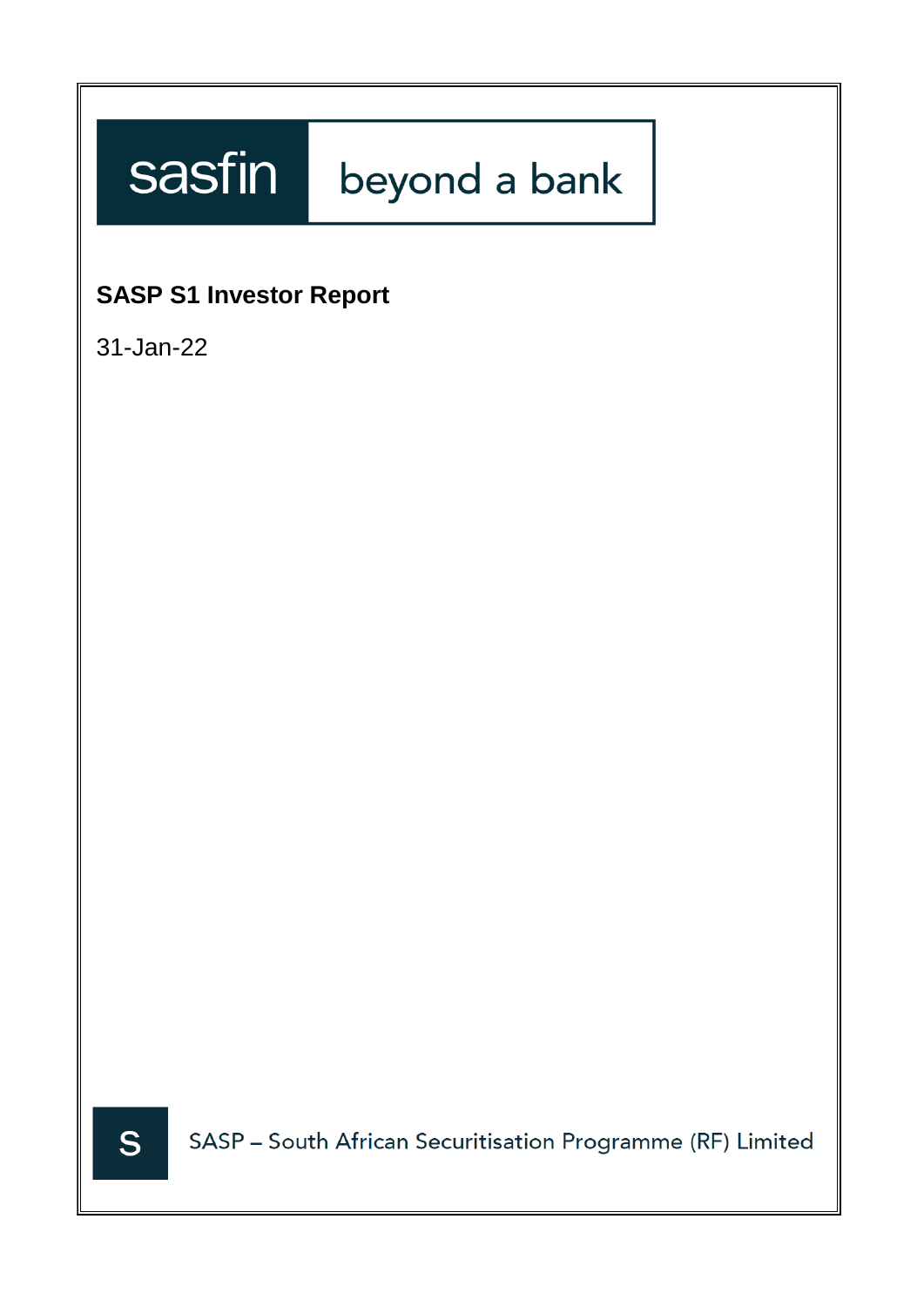| Deal Name:                 | South African Securitisation Programme (RF) Ltd - Series 1 |
|----------------------------|------------------------------------------------------------|
| Issuer:                    | South African Securitisation Programme (RF) Ltd - Series 1 |
|                            | 140 West Street                                            |
|                            | Sandown, Sandton                                           |
|                            | 2196                                                       |
|                            | P.O Box 95104                                              |
|                            | Grant Park, 2051                                           |
| Seller of the Receivables: | <b>Sasfin Bank Limited</b>                                 |
| <b>Servicer Name:</b>      | <b>Sasfin Bank Limited</b>                                 |
| Contact:                   | Contact: Mr Dhesegan Govender                              |
|                            | Phone: +27 (011) 809 7892                                  |
|                            | Email: Dhesegan.Govender@sasfin.com                        |
| <b>Manager</b>             | Sasfin Bank Limited                                        |
|                            | 140 West Street                                            |
|                            | Sandown, Sandton                                           |
|                            | 2196                                                       |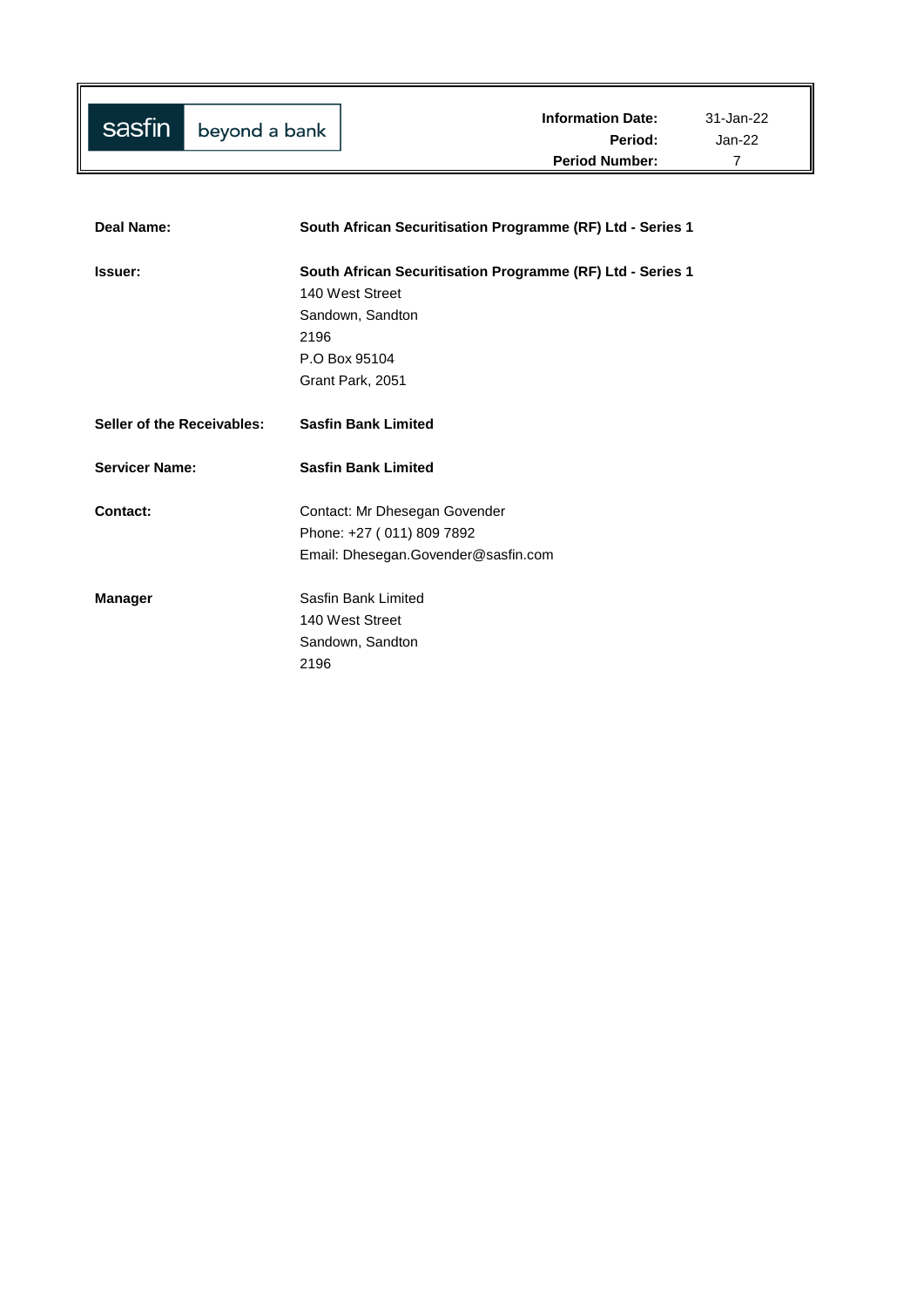| sasfin                  | beyond a bank                | <b>Information Date:</b><br>Period:<br><b>Period Number:</b> | 31-Jan-22<br>$Jan-22$<br>$\overline{7}$ |
|-------------------------|------------------------------|--------------------------------------------------------------|-----------------------------------------|
| Page                    | <b>Tables of Contents</b>    |                                                              |                                         |
| $\mathbf{1}$            | Additional Information       |                                                              |                                         |
| $\overline{c}$          | Table of Contents            |                                                              |                                         |
| 3                       | Conterparties                |                                                              |                                         |
| $\overline{\mathbf{4}}$ | <b>Deal Overview</b>         |                                                              |                                         |
| 5                       | Balance Sheet and OC         |                                                              |                                         |
| 6                       | Notes Information I.         |                                                              |                                         |
| $\overline{7}$          | Notes Information II.        |                                                              |                                         |
| 8                       | Performance Test             |                                                              |                                         |
| 9                       | Portfolio Covenants          |                                                              |                                         |
| 10                      | Priority of Payments         |                                                              |                                         |
| 11                      | Pool Movement (Rands)        |                                                              |                                         |
| 12                      | Pool Movement (Deals)        |                                                              |                                         |
| 13                      | Pool Stratification          |                                                              |                                         |
| 14                      | Pool Ageing                  |                                                              |                                         |
| 15                      | <b>Delinquency Contracts</b> |                                                              |                                         |
| 16                      | Defaults                     |                                                              |                                         |
| 17                      | <b>Excess Spread</b>         |                                                              |                                         |
| 18                      | <b>CRD Retention</b>         |                                                              |                                         |
| 19                      | Note Interest and Details    |                                                              |                                         |
| 20                      | Glossary                     |                                                              |                                         |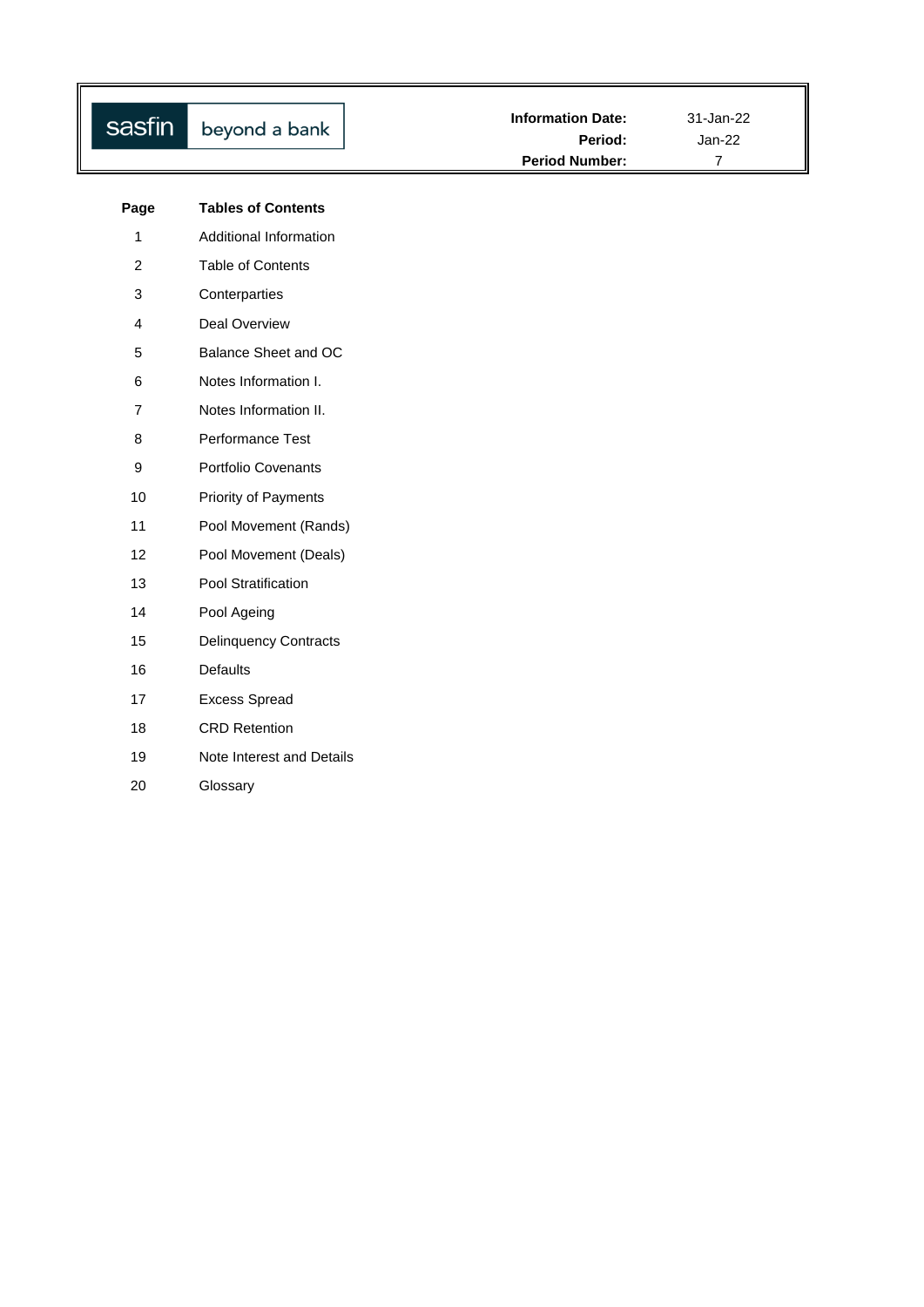**Information Date:** 31-Jan-22 **Period:** Jan-22 **Period Number:** 

**Deal Name:**

**South African Securitisation Programme (RF) Limited - Series 1**

## **Issuer: Series Security SPV:**

Sandown, Sandton<br>2196

## **Series Seller, Servicer and Manager Name: Transfering Agent:**

**Sasfin Bank Limited**<br>**140 West Street** Sandown, Sandton<br>2196 Contact: Mr M Sassoon

**Paying Agent: Series Standby Servicer:** Braampark Forum IV and the state of the state of the state of the Maitland House 1<br>2nd Floor, 33 Hoofd Street and the state of the state of the Street and The River Park, Glouce 2nd Floor, 33 Hoofd Street **River Park, Gloucester Road**<br>Braamfontein, 2001 P.O Box 1144<br>Johannesburg 2000 [South Africa Contact: Mrs L Currie](mailto:treasury@sasfin.com)

## **Legal Adviser to the Arranger, the Issuer and the Security SPV: Independent Audiors to the Issuer and the Security SPV and**

Sandown 1992<br>
Sandton, 2196<br>
Waterfall City Naterfall City Sandton, 2196 Waterfall City of the Sandton, 2196 Waterfall City of the Sandton, 2000 Waterfall City of the Sandton City of the Sandton City of the Sandton City of the Sandton City of the Sandton City of the Sandton City o P.O Box 783347 Sandton, 2146<br>Contact: Mr S Von Schirnding

## **South African Securitisation Programme (RF) Ltd Maitland Corporate Services (Pty) Ltd (MCS(SA)) (Formerly Maitland 140 West Street <b>Communisty Communisty Communisty Communisty** Communisty Communisty Communisty Communist Outsourced Securitisation Services (Pty) Ltd)<br>Maitland House 1

2196 River park, Gloucester Road P.O Box 95104 Mowbray, Cape Town, 7700<br>
Grant Park, 2051 Crambus Cape Town, 80 Crambus Cape Town, 80 Crambus Cape Town, 80 Crambus Cape Town, 80 Crambus C PO Box 3149, Cape Town, 8000 South Africa Contact: Mr B Harmse

(a division of Nedbank Limited)<br>135 Rivonia Road Sandton, 2196<br>South Africa P.O Box 1144 Johannesburg, 2000 Contact: Mr RC Hayne

**Maitland Corporate Services (Pty) Ltd (MCS(SA))** Mowbray, Cape Town, South Africa<br>7700 Contact: Mr B Harmse

**Joint Independent Auditors to the Series Seller:** 150 West Street **PricewaterhouseCoopers Inc** Contact: Vincent Tshikhovhokhovho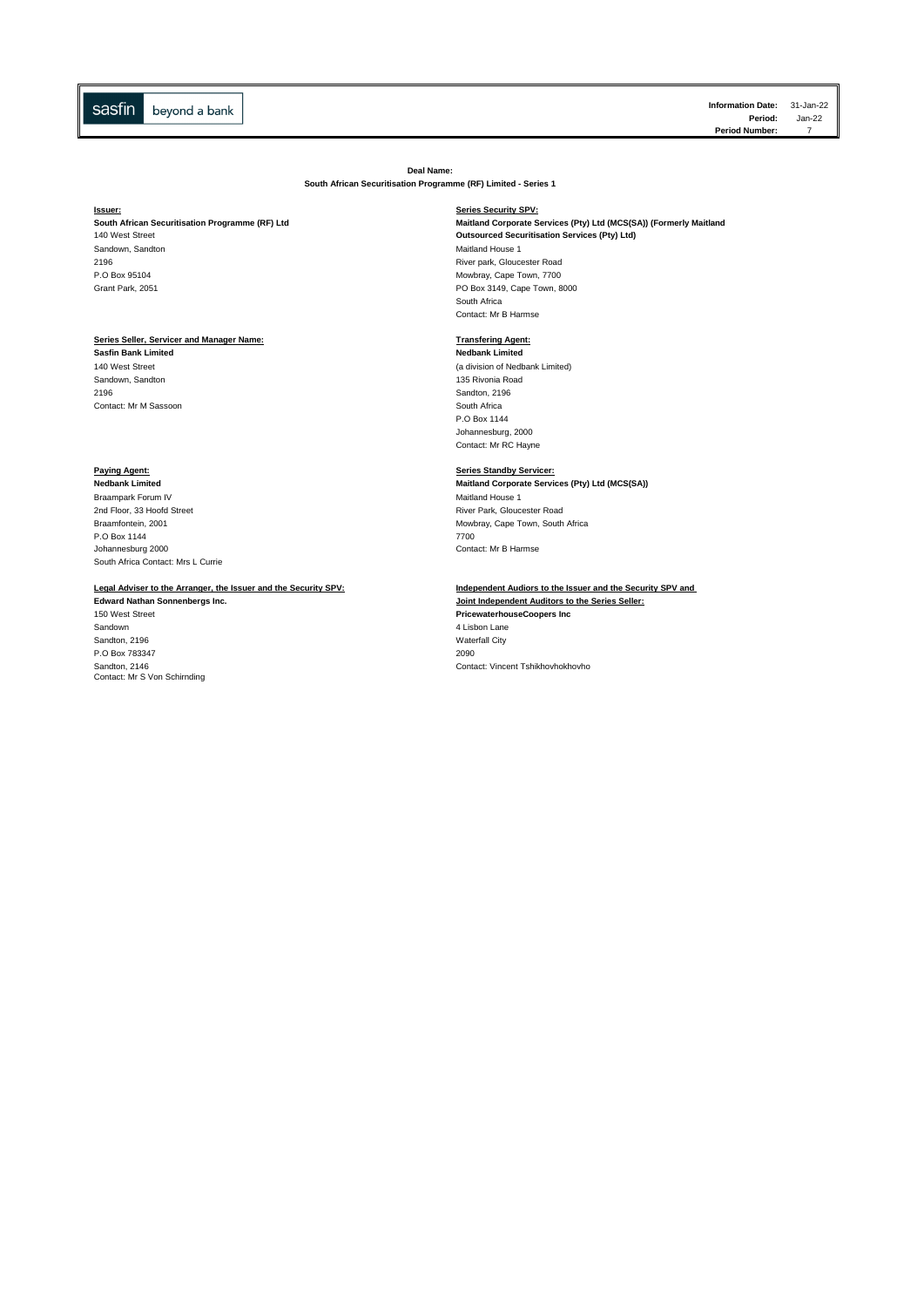| sasfin                          | beyond a bank                        |                                   |                                           | <b>Information Date:</b> | 31-Jan-22 |  |  |
|---------------------------------|--------------------------------------|-----------------------------------|-------------------------------------------|--------------------------|-----------|--|--|
|                                 |                                      |                                   | Period:                                   |                          | $Jan-22$  |  |  |
|                                 |                                      |                                   |                                           | <b>Period Number:</b>    | 7         |  |  |
| <b>Deal Overview</b>            |                                      |                                   |                                           |                          |           |  |  |
| <b>Reporting Period:</b>        |                                      | Jan 22                            |                                           |                          |           |  |  |
| <b>Reporting Date:</b>          |                                      | 17-Jan-22                         | $17th$ of each month (for previous month) |                          |           |  |  |
| <b>Reporting Frequency:</b>     |                                      | Monthly                           |                                           |                          |           |  |  |
| <b>Period No.:</b>              |                                      | 7                                 |                                           |                          |           |  |  |
| <b>Interest Payment Dates:</b>  |                                      | 17 Feb / 17 May / 17 Aug / 17 Nov |                                           |                          |           |  |  |
| <b>Next payment Date:</b>       |                                      | 17-Feb-22                         |                                           |                          |           |  |  |
| <b>Asset Collection Period:</b> |                                      | 1-Jan-22                          | until                                     | 31-Jan-22                |           |  |  |
|                                 | <b>Note Interest Accrual Period:</b> | 17-Nov-21                         | until                                     | 17-Feb-22                |           |  |  |

| <b>Pool Information</b>               | <b>Outstanding</b><br><b>Principal</b><br><b>Balance</b> | Number of<br><b>Contracts</b> |
|---------------------------------------|----------------------------------------------------------|-------------------------------|
| <b>Outstanding Pool</b>               | 1,449,293,913                                            | 23.480                        |
| Repurchased Operating Lease Contracts | $\overline{\phantom{0}}$                                 | $\,$                          |
| (cumulative since Cut Off Date)       | $\overline{\phantom{0}}$                                 | -                             |

| <b>Type of Equipment Lease</b> | Percentage of<br><b>Leases</b><br>(%) | Outstanding<br><b>Principal Balance</b> | Percentage of<br><b>Balance</b><br>(%) |
|--------------------------------|---------------------------------------|-----------------------------------------|----------------------------------------|
| <b>New</b>                     | 97.16%                                | 1,409,921,321                           | 97.28%                                 |
| Used                           | 2.84%                                 | 39,372,592                              | 2.72%                                  |
| Total                          | 100.00%                               | 1,449,293,913                           | 100.00%                                |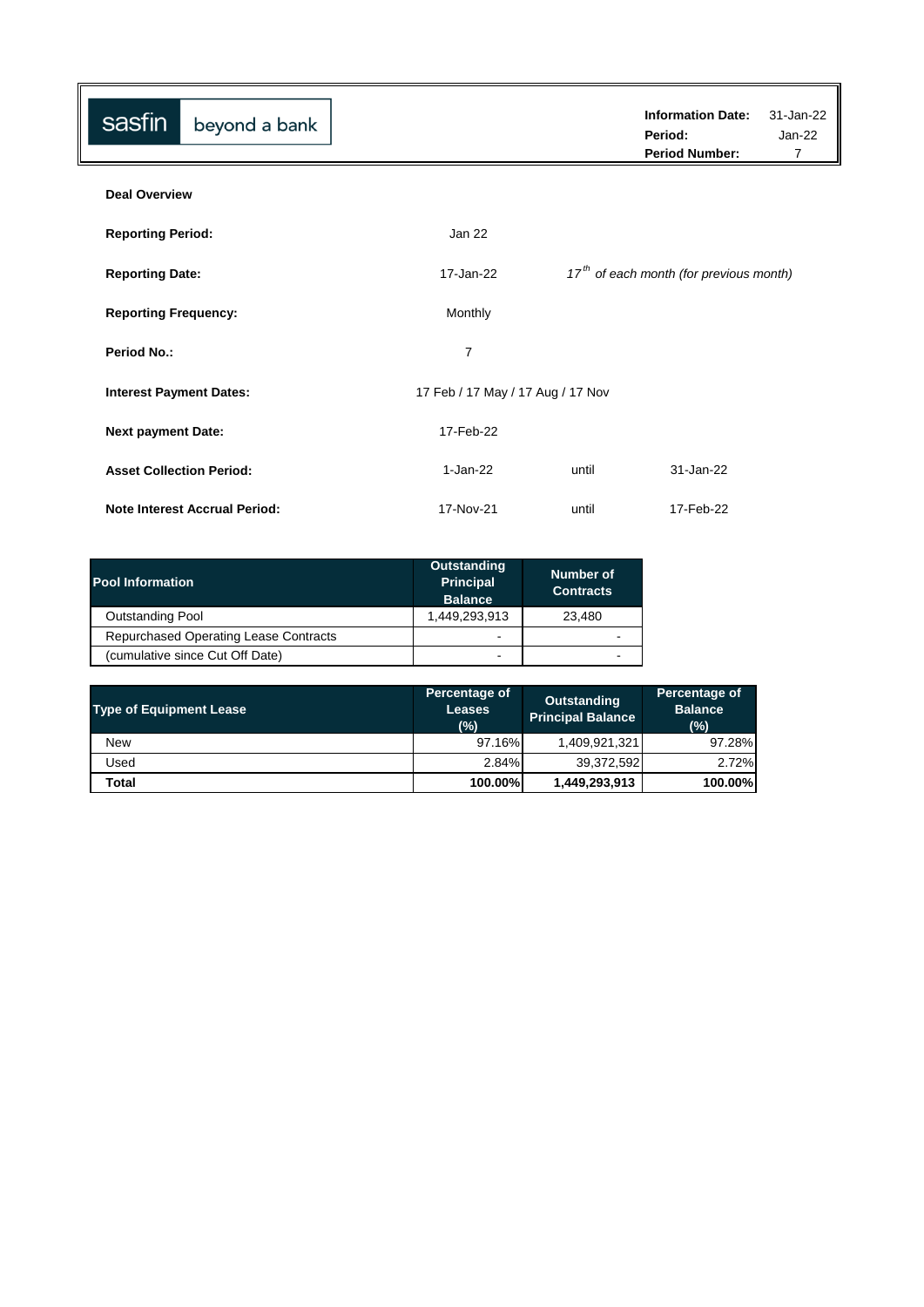| Period:<br>Jan-22<br><b>Period Number:</b> | $\  \$<br>sasfin | beyond a bank | <b>Information Date:</b> | 31-Jan-22 |
|--------------------------------------------|------------------|---------------|--------------------------|-----------|
|                                            |                  |               |                          |           |
|                                            |                  |               |                          |           |

| <b>Balance Sheet</b>                    |                    | <b>Over Collateralisation Calculation</b> |                |
|-----------------------------------------|--------------------|-------------------------------------------|----------------|
| <b>ASSETS</b>                           |                    |                                           |                |
| Pool Assets                             | 1,449,293,912.64   | <b>Pool Assets</b>                        | 1,449,293,913  |
| - Instalments receivable                | 1,355,129,577.90   | Delinquents and Defaults                  | -143,226,291   |
| - Arrear instalments receivable         | 94, 164, 334. 74   |                                           |                |
| Provision for bad and doubtful advances | (124, 336, 899.07) | <b>Total Performing assets</b>            | 1,306,067,622  |
| Cash                                    | 286,306,674.78     |                                           |                |
| Accounts receivable                     | 31,534,205.65      |                                           |                |
|                                         | 1,642,797,894.00   | <b>Notes in Issue</b>                     | 1,108,000,000  |
| <b>EQUITY AND LIABILITIES</b>           |                    | Over collateralised amount                | 198,067,621.91 |
| Share Capital and Retained Income       | 215,995,301.87     |                                           |                |
| Notes in Issue                          | 1,108,000,000.00   | Actual over collateralisation %age        | 17.88%         |
| Subordinated Loans                      | 189,448,600.35     |                                           |                |
| Deferred Tax                            | 92,439,081.03      | Required over collateralisation %age      | 12.54%         |
| Interest and Working Capital Payable    | 24,928,612.43      |                                           |                |
| Accounts payable                        | 11,986,298.32      |                                           |                |
|                                         | 1,642,797,894.00   |                                           |                |
|                                         |                    |                                           |                |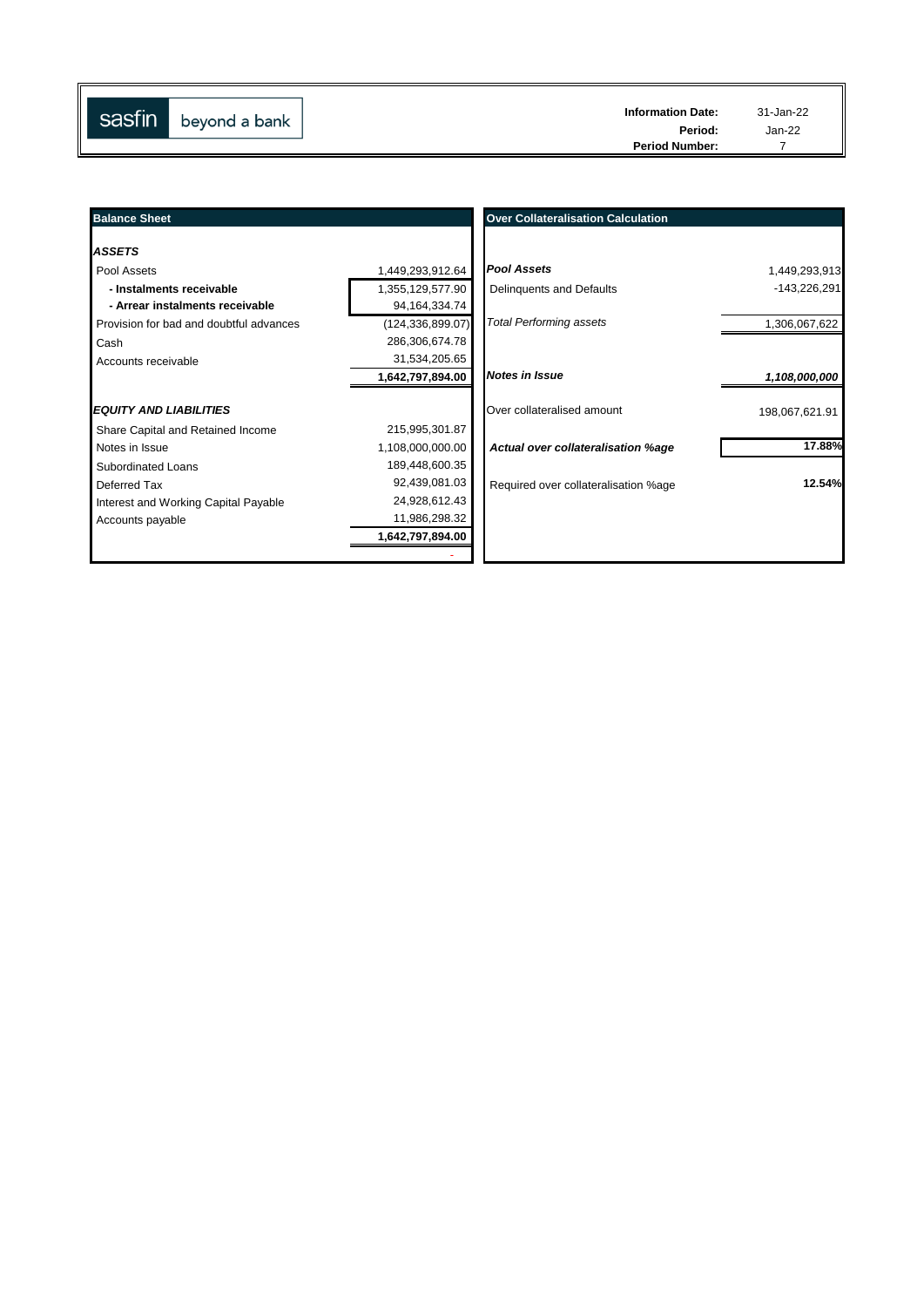sasfin

Information Date: 31-Jan-22

Period: Jan-22

Period Number: 7

| Information regarding the Notes: |               |               |               |               |               |               |               |               |
|----------------------------------|---------------|---------------|---------------|---------------|---------------|---------------|---------------|---------------|
| <b>Classes of Notes</b>          | Class A25     | Class A26     | Class A27     | Class A28     | Class B6      | Class B7      | Class C6      | Class C7      |
| <b>Rating at Issue Date</b>      |               |               |               |               |               |               |               |               |
| GCR                              | AAA(zaf)      | AAA(zaf)      | AAA(zaf)      | AAA(zaf)      | AAA(zaf)      | AAA(zaf)      | AAA(zaf)      | AAA(zaf)      |
| <b>Current Rating</b>            |               |               |               |               |               |               |               |               |
| GCR                              | AAA(zaf)      | AAA(zaf)      | AAA(zaf)      | AAA(zaf)      | AAA(zaf)      | AAA(zaf)      | AAA(zaf)      | AAA(zaf)      |
| Information on Notes             | Class A25     | Class A26     | Class A27     | Class A28     | Class B6      | Class B7      | Class C6      | Class C7      |
| <b>Final Maturity Date</b>       | 17-Nov-25     | 17-Nov-25     | 17-Nov-25     | 17-Nov-25     | 17-Nov-25     | 17-Nov-25     | 17-Nov-25     | 17-Nov-25     |
| Scheduled Repayment Date:        | 17-Aug-22     | 17-May-22     | 17-Aug-22     | 17-Aug-23     | 17-May-22     | 17-Aug-22     | 17-May-22     | 17-Aug-22     |
| <b>Issue Date:</b>               | 17-Aug-17     | 17-May-19     | 19-Aug-19     | 17-Aug-20     | 17-May-19     | 19-Aug-19     | 17-May-19     | 19-Aug-19     |
| ISIN:                            | ZAG000145913  | ZAG000159138  | ZAG000161472  | ZAG000169731  | ZAG000159146  | ZAG000161472  | ZAG000135591  | ZAG000161480  |
| Common Code:                     | ERSA25        | ERSA26        | ERSA27        | ERSA28        | ERS3B6        | ERS3B7        | ERS3C6        | ERS3C7        |
| Nominal Amount (ZAR):            | 281,000,000   | 178,000,000   | 230,000,000   | 263,000,000   | 16,000,000    | 99,000,000    | 6,000,000     | 35,000,000    |
| <b>Information on Interest</b>   | Class A25     | Class A26     | Class A27     | Class A28     | Class B6      | Class B7      | Class C6      | Class C7      |
|                                  |               |               |               |               |               |               |               |               |
| First Interest Payment Date:     | 17-Nov-17     | 17-Aug-19     | 17-Nov-19     | 17-Nov-20     | 17-Aug-19     | 17-Nov-19     | 17-Aug-19     | 17-Nov-19     |
| Rate Determination Date:         |               |               |               |               |               |               |               |               |
| Spread/Margin:                   | 1.80%         | 1.42%         | 1.30%         | 2.05%         | 1.75%         | 1.50%         | 2.15%         | 1.55%         |
| Index Rate:                      | 3 Month Jibar | 3 Month Jibar | 3 Month Jibar | 3 Month Jibar | 3 Month Jibar | 3 Month Jibar | 3 Month Jibar | 3 Month Jibar |
| Fixed/ Floating:                 | Floating      | Floating      | Floating      | Floating      | Floating      | Floating      | Floating      | Floating      |
| Current Coupon:                  | 5.4830%       | 5.1030%       | 4.9830%       | 5.7330%       | 5.4330%       | 5.1830%       | 5.8330%       | 5.2330%       |
| Day Count Convention             | Actual / 365  | Actual / 365  | Actual / 365  | Actual / 365  | Actual / 365  | Actual / 365  | Actual / 365  | Actual / 365  |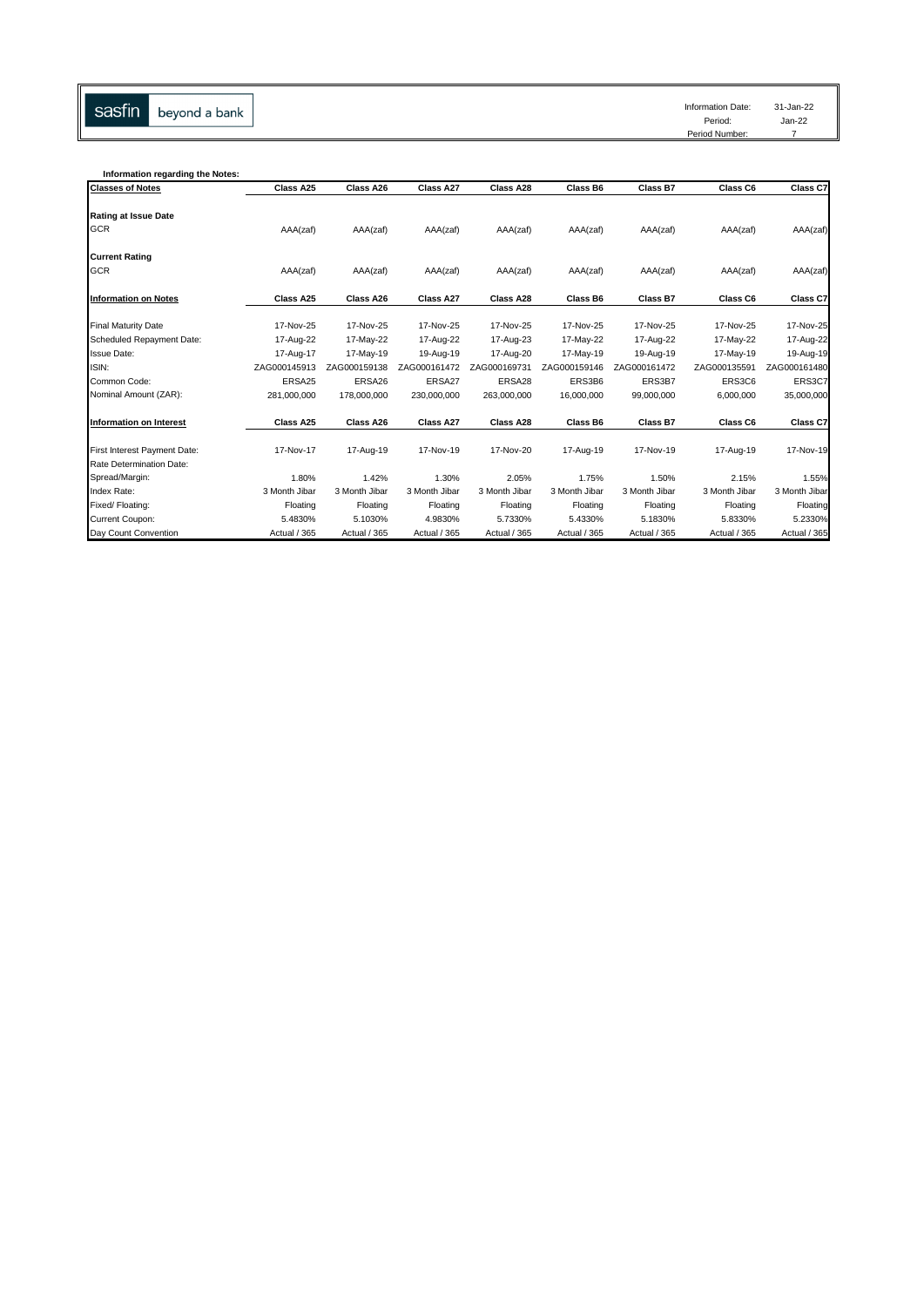Sasfin beyond a bank

| Information regarding the Notes II.                                                                                     |             |             |                |             |            |            |           |            |
|-------------------------------------------------------------------------------------------------------------------------|-------------|-------------|----------------|-------------|------------|------------|-----------|------------|
|                                                                                                                         | Class A25   | Class A26   | Class A27      | Class A28   | Class B6   | Class B7   | Class C6  | Class C7   |
| <b>Monthly Period:</b>                                                                                                  |             |             |                |             |            |            |           |            |
| <b>Next Payment Date:</b><br>17-Feb-22                                                                                  |             |             |                |             |            |            |           |            |
| Interest Accrual Period (from/until):<br>17-Nov-21<br>17-Feb-22                                                         |             |             |                |             |            |            |           |            |
| Days Accrued:<br>92                                                                                                     |             |             |                |             |            |            |           |            |
| 3.683%<br>Base Interest Rate (3 Month Jibar):                                                                           |             |             |                |             |            |            |           |            |
| ZAR<br>Currency:                                                                                                        |             |             |                |             |            |            |           |            |
| Day Count Convention:<br>Actual/365                                                                                     |             |             |                |             |            |            |           |            |
|                                                                                                                         | Class A25   | Class A26   | Class A27      | Class A28   | Class B6   | Class B7   | Class C6  | Class C7   |
| <b>Interest Payments</b><br>Total Interest Amount of the Reporting Period - Financial YTD 1 July 2021 - 31 January 2022 | 9,066,931   | 5,345,038   | 6,743,934      | 8,873,425   | 511,554    | 3,019,454  | 205,970   | 1,077,792  |
| Paid interest - Financial 01 July 2021 - 17 November 2021                                                               | 5,858,850   | 3,453,712   | 4,357,555      | 5,733,940   | 330,553    | 1,951,046  | 133,097   | 696,428    |
| <b>Unpaid Interest</b>                                                                                                  |             |             |                |             |            |            |           |            |
| Unpaid interest of the Reporting Period - Interest relating to 1 January 2022 - 31 January 2022                         | 1,308,559   | 771.462     | 973.392        | 1.280.579   | 73.829     | 435.798    | 29.724    | 155,556    |
| Cumulative unpaid interest - Interest from last payment date to 1 July 2021 - 31 January 2022                           | 3.208.081   | 1,891,326   | 2,386,379      | 3,139,485   | 181,001    | 1.068.408  | 72.873    | 381.364    |
|                                                                                                                         |             |             |                |             |            |            |           |            |
| <b>Note Balance</b>                                                                                                     | Class A25   | Class A26   | Class A27      | Class A28   | Class A29  | Class B7   | Class C6  | Class C6   |
| Note Balance (Cut Off Date):                                                                                            |             |             |                |             |            |            |           |            |
| Note Balance (Beginning of Period): (ZAR)                                                                               | 281.000.000 | 178,000,000 | 230.000.000    | 263.000.000 | 16,000,000 | 99.000.000 | 6.000.000 | 35,000,000 |
| Unallocated Redemption Amount from Previous Period (ZAR)                                                                |             |             | ٠              |             |            |            | $\sim$    |            |
| Available Redemtion Amount Reporting Period (ZAR)                                                                       |             |             |                |             |            |            |           | ٠          |
| Total Available Redemtion Amount (ZAR)                                                                                  |             |             |                |             |            |            |           |            |
| Redemption Amount per Class                                                                                             |             |             |                |             |            |            |           |            |
| New Issue                                                                                                               |             |             | $\blacksquare$ |             |            |            |           | ٠          |
| Note Balance (End of Period):                                                                                           | 281,000,000 | 178,000,000 | 230,000,000    | 263.000.000 | 16,000,000 | 99,000,000 | 6,000,000 | 35,000,000 |
|                                                                                                                         |             |             |                |             |            |            |           |            |
| Payments to Investors - Per R100'000 - Denomination                                                                     | Class A25   | Class A26   | Class A27      | Class A28   | Class B6   | Class B7   | Class C6  | Class C6   |
| Interest                                                                                                                | 5.858.850   | 3.453.712   | 4,357,555      | 5,733,940   | 330,553    | 1.951.046  | 133,097   | 696,428    |
| Principal Repayment by Note:                                                                                            |             |             | ÷              |             |            |            |           |            |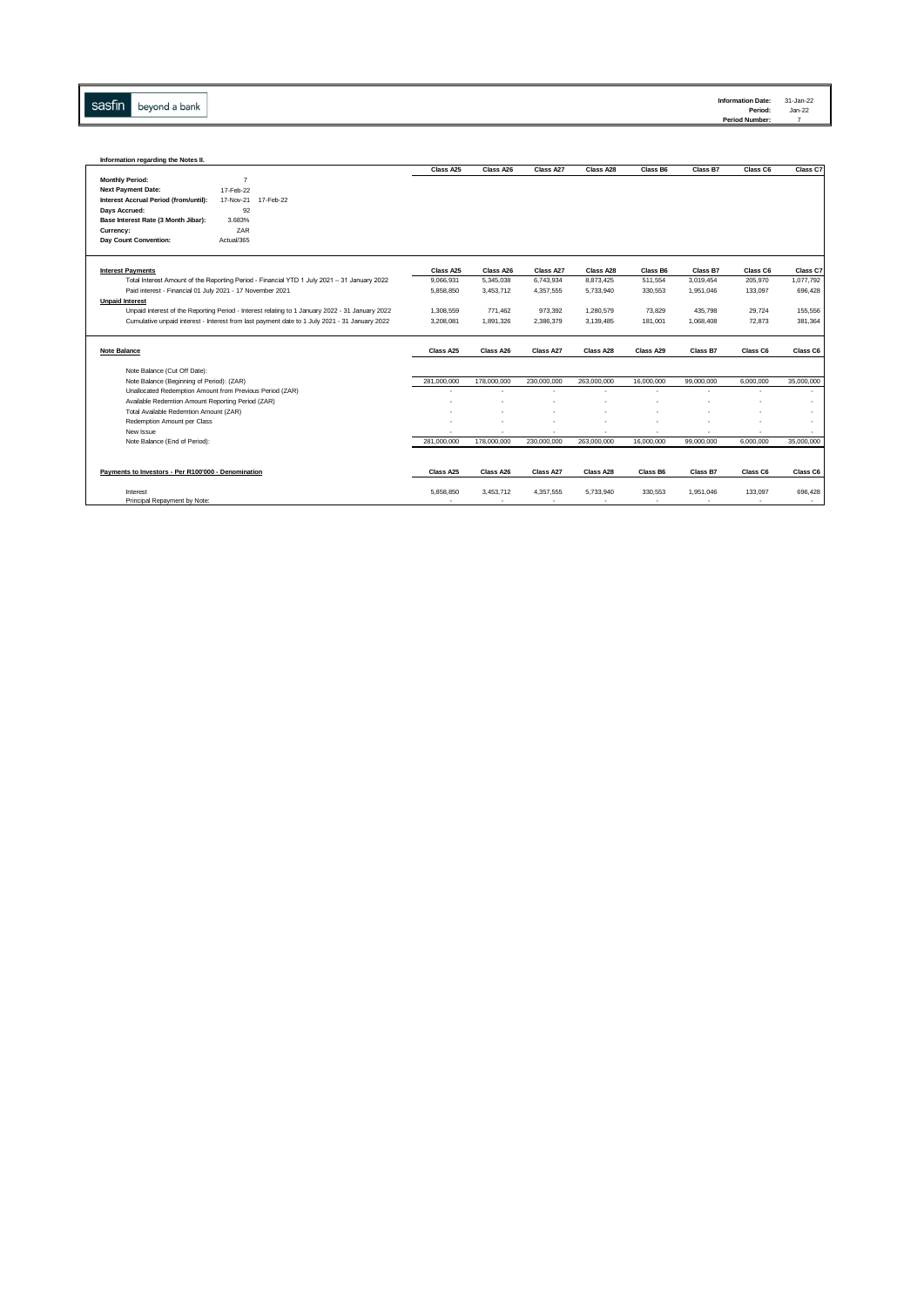|                         | Information Date:         | 31-Jan-22 |
|-------------------------|---------------------------|-----------|
| sasfir<br>oeyond a bank | inormation pate.          | Jan-22    |
|                         | Period:<br>Period Number: |           |

## **Performance Test**<br>Amortisation events:

Amortisation events: a) the occurrence of a Servicer Event of Default; or b) the occurrence of a Breach of a Performance Test; or a) the occurrence of a Reserve Fund Test Event; or Arrears Reserve Target Amount means:<br>
a) at the Restatement Date or on any Measurement Date thereafter during the Revolving Period, an amount equal to the Σ NPV of the Delinquent EL; or<br>
b) during the PAnchastion Period, a means an event where the balance on the Reserve Account is less than the Reserve Fund Required Amount

a) the Yield for the Due Period immediately preceding that Payment Date less any payments to the providers of guarantees, credit derivatives or other arrangements in terms of the Related Agreements for the Due Period prece

### Agreements; divided by

b) the XIPV of all of the EL (excluding EL in default) at the start of the Due Period immediately preceding that Payment Date; multiplied by<br>c) the cocurrence of the first failure by the issuer to redeem in full, on a Sche

|           | <b>Reserve Fund Tests</b>                                                                                                                                                                                                        |  | <b>Reserve Fund Tests</b>                                                             | <b>Net Default Test</b> |  |  |  |  |                                                                                                                                                                                                                                | Yield Test |          |        |                  |         |                                                 |                                  |
|-----------|----------------------------------------------------------------------------------------------------------------------------------------------------------------------------------------------------------------------------------|--|---------------------------------------------------------------------------------------|-------------------------|--|--|--|--|--------------------------------------------------------------------------------------------------------------------------------------------------------------------------------------------------------------------------------|------------|----------|--------|------------------|---------|-------------------------------------------------|----------------------------------|
|           | Month Ended Test ovent Balance Reserve Fund Fund Balance Arrears Reserve Afrears Reserve MPV of EL Amount Reverage NPV of EL Amount Recorded Amount Recorded Amount Section 4 (1998)<br>A Required Pass? Required Amount Balance |  |                                                                                       |                         |  |  |  |  |                                                                                                                                                                                                                                |            |          | Yield  | Yield Test Pass? | default | Servicer event of Refinance event of<br>default | Hedge<br>Counterparty<br>default |
| 31-Jan-22 |                                                                                                                                                                                                                                  |  | 59,128,200 Yes 12,089,519 12,089,519 3,967,032 3,249,580 1,447,429,505 1.3994% 2.625% |                         |  |  |  |  | Yes and the same of the same of the same of the same of the same of the same of the same of the same of the same of the same of the same of the same of the same of the same of the same of the same of the same of the same o |            | 12.5000% | 22.56% |                  |         |                                                 |                                  |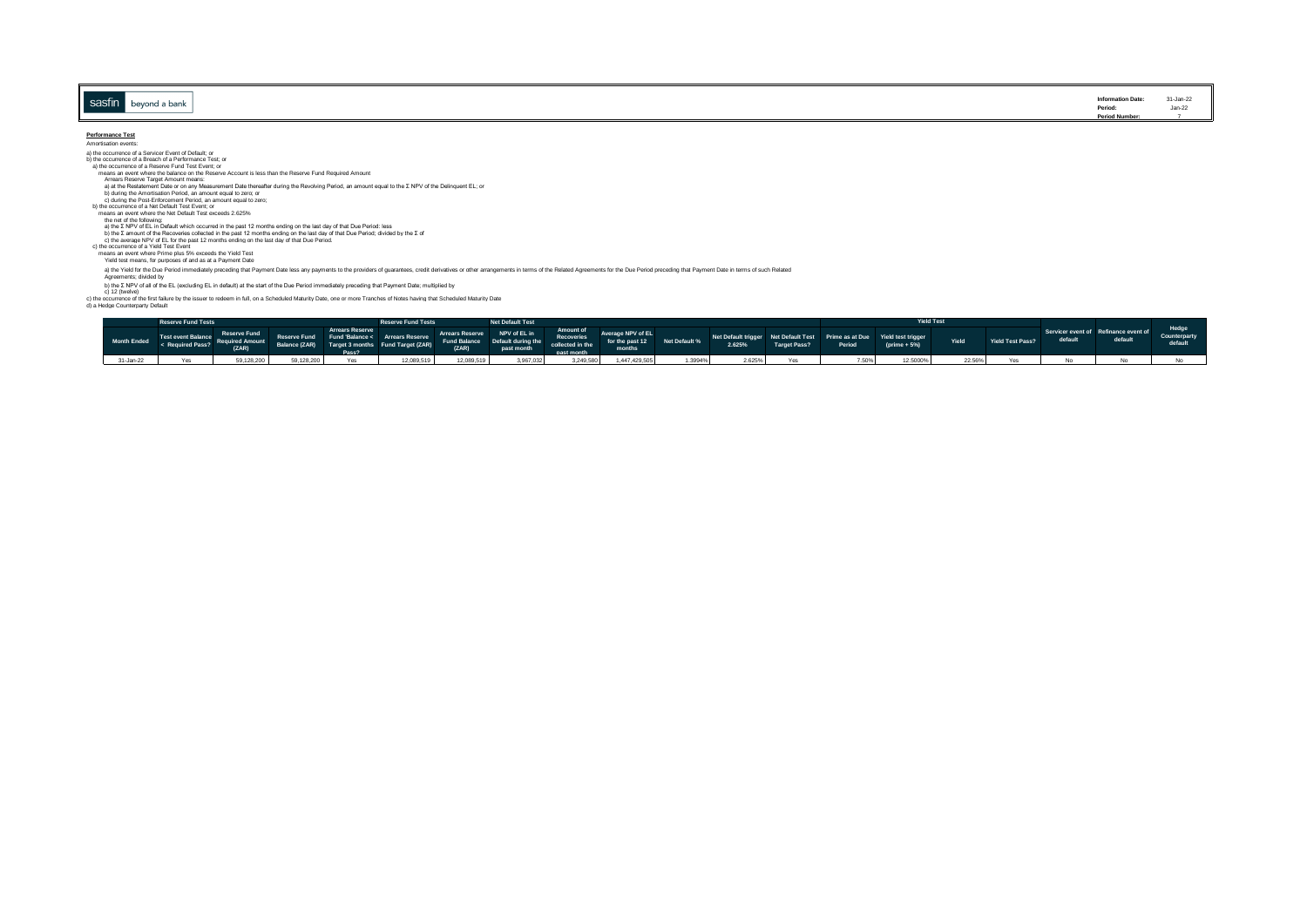SOUTH AFRICAN SECURITISATION PROGRAMME (RF) LIMITED - SERIES 1<br>PAYMENT SCHEDULE FOR PAYMENT DUE ON 17 FEBRUARY 2021<br>TRANSACTION ACCOUNT<br>PRIORITY OF PAYMENTS - PRE ENFORCEMENT (REVOLVING)

|                                   |                                                                          | 17-Jan 22                                  | 17-Feb-22         |   |                   |
|-----------------------------------|--------------------------------------------------------------------------|--------------------------------------------|-------------------|---|-------------------|
| <b>Priority of Payments</b>       |                                                                          |                                            |                   |   | Remaining         |
| Level                             | Funds available for distribution                                         | 172.938.301.88                             | 177,834,143,07    | R | 177,834,143,07    |
| <b>Funds available</b>            |                                                                          |                                            |                   |   |                   |
| First                             | <b>Statutory Expenses - Income Tax</b>                                   | (2.121,885.19)                             | (3.529.313.21)    | R | 174.304.829.86    |
| First                             | Provisional tax payment                                                  |                                            |                   | R | 174,304,829.86    |
| First                             | <b>Statutory Expenses - VAT</b>                                          | (6,437,822.16)                             | (4,187,316.97)    | R | 170,117,512.89    |
| First                             | Statutory Expenses - VAT on Top-up previous month                        | (8,055,787.98)                             | (8,426,617,75)    | R | 161,690,895.14    |
| First                             | Statutory Expenses - Additional Provisional Tax less refund received     |                                            |                   | R | 161.690.895.14    |
| Second                            | Security SPV Expenses                                                    |                                            |                   | R | 161,690,895,14    |
| Third                             | Servicer, Backup Servicer & Series Manager Expenses                      | (2,156,494,27)                             | (2, 173, 513, 96) | R | 159,517,381.18    |
| Fourth                            | <b>Other Creditors</b>                                                   | (33,768.54)                                | (77,554.49)       | ĸ | 159,439,826.69    |
| Fah                               | Hedging & Liquidity Facility (Prime JIBAR swep)                          |                                            |                   | R | 159,439,826.69    |
| Fah                               | Prime Jiber swep                                                         | (1,348,906.52)                             | (1,348,906.52)    | R | 158.090.920.17    |
| Sixth                             | Class A Note Interest                                                    | (12, 862, 169.64)                          | (12.862.169.64)   | R | 145,228,750.53    |
| Sixth                             | Class B Note Interest                                                    | (1.512.442.19)                             | (1,512,442.19)    | R | 143,716,308.33    |
| Sixth                             | <b>Class C Note Interest</b>                                             | (549,865.10)                               | (549.865.10)      | R | 143, 166, 443, 24 |
| Sixth                             | Provision for interest - 17 days in Nov 17                               |                                            |                   | R | 143, 166, 443.24  |
| Seventh                           | Note Capital (if applicable)                                             |                                            |                   | R | 143, 166, 443, 24 |
| <b>Sghth</b>                      | Replenish Reserve Account                                                |                                            |                   | R | 143.166.443.24    |
| Ning By                           | Purchase of Additional Equipment Leases                                  | (56, 177, 451, 67)                         | (49,019,755.53)   | R | 94.145.687.71     |
| Tenth                             | Release (Replenish) Arrear Reserve Account                               | (1,242,797.00)                             | (5,414,132.80)    | R | 88,732,554.91     |
| <b>Beventh</b>                    | Sashn Subordinated Ioan interest(Invested)                               | (1.041, 578.63)                            | (1.041.578.63)    | R | 87.690.976.28     |
| <b>Beventh</b>                    | Sashn Senior Subordinated Ioan interest                                  | (578, 654, 79)                             | (578.654.79)      | R | 87,112,321.48     |
| <b>Beverity</b>                   | Sastin Senior Subordinated Joan interest                                 | (1,735,964,38)                             | (1,735,954,38)    | R | 85,376,357.10     |
| <b>Tuesday</b>                    | Sasfin Junior Subordinated loan interest                                 | (901.511.77)                               | (901.511.77)      | R | 84,474,845,33     |
| <b>Thirleenth</b>                 | Capital repayments on Invested/Sastin Subordinated loans                 |                                            |                   | R | 84,474,845,33     |
| Fourteenth                        | Capital repayments on Sastin Subordinated loan                           |                                            |                   | R | 84,474,845,33     |
| Filbergh                          | Residual Equipment Lease Amount + Interest                               |                                            |                   | R | 84,474,845,33     |
| Fillmenth                         | <b>Sellers Advance</b>                                                   | (5.635, 316.66)                            |                   | R | 84,474,845,33     |
| Fillmenth                         | Sellers Advance Interest                                                 | (68,912.56)                                | (63,046.48)       | R | 84,411,798.85     |
| <b>Fillmouth</b>                  | Residual Ea Lease Loan Interest                                          |                                            |                   | R | 84,411,798.85     |
| Fillmouth                         | Net on Replacement Equipment Leases                                      |                                            |                   | R | 84,411,798.85     |
| Sixteerth                         | Other Expenses above cap                                                 |                                            |                   | R | 84,411,798,85     |
| Seventeerdh                       | Hedging Costs - Termination upon default                                 |                                            |                   | R | 84,411,798.85     |
| <b>Eighteenth</b>                 | Sanfor Reservoe Amount                                                   | (2,027,925.84)                             | (5,480,568.97)    | R | 78,931,229.88     |
| Nineteenth                        | <b>Hollard Loan Interest</b>                                             | (48,505.97)                                | (50,106.58)       | R | 78,881,123,30     |
| Nineteenth                        | <b>Hollard Loan Redemption</b>                                           |                                            |                   | R | 78,881,123,30     |
| Twentieth.                        | Preference Share dividend & STC                                          |                                            | (15,000,000.00)   | R | 63,881,123.30     |
| <b>Twenty First</b>               | <b>Permitted Investments</b>                                             | (68,400,541.01)                            | (63,881,123,30)   | R |                   |
| <b>Twenty Second</b>              | Ordinary Share Dividend & STC                                            |                                            |                   | R |                   |
|                                   |                                                                          |                                            |                   |   |                   |
|                                   | Closing Total-OocuSigned by:                                             |                                            |                   |   |                   |
|                                   | Musigar <i>Gov</i> indir                                                 |                                            | Badoo             |   |                   |
| We hereby authorise for payment : |                                                                          | We hereby authorise for payment :          |                   |   |                   |
| duly authorised hereto            |                                                                          | duly authorised hereto                     |                   |   |                   |
| (Series Manager)                  | for and on behalf of the South African Securitisation Programme (RF) Ltd | for and on behalf of ERS No 1 Security SPV |                   |   |                   |
| Date:                             | 17 February 2022                                                         | Date:                                      | 15 Feb 2022       |   |                   |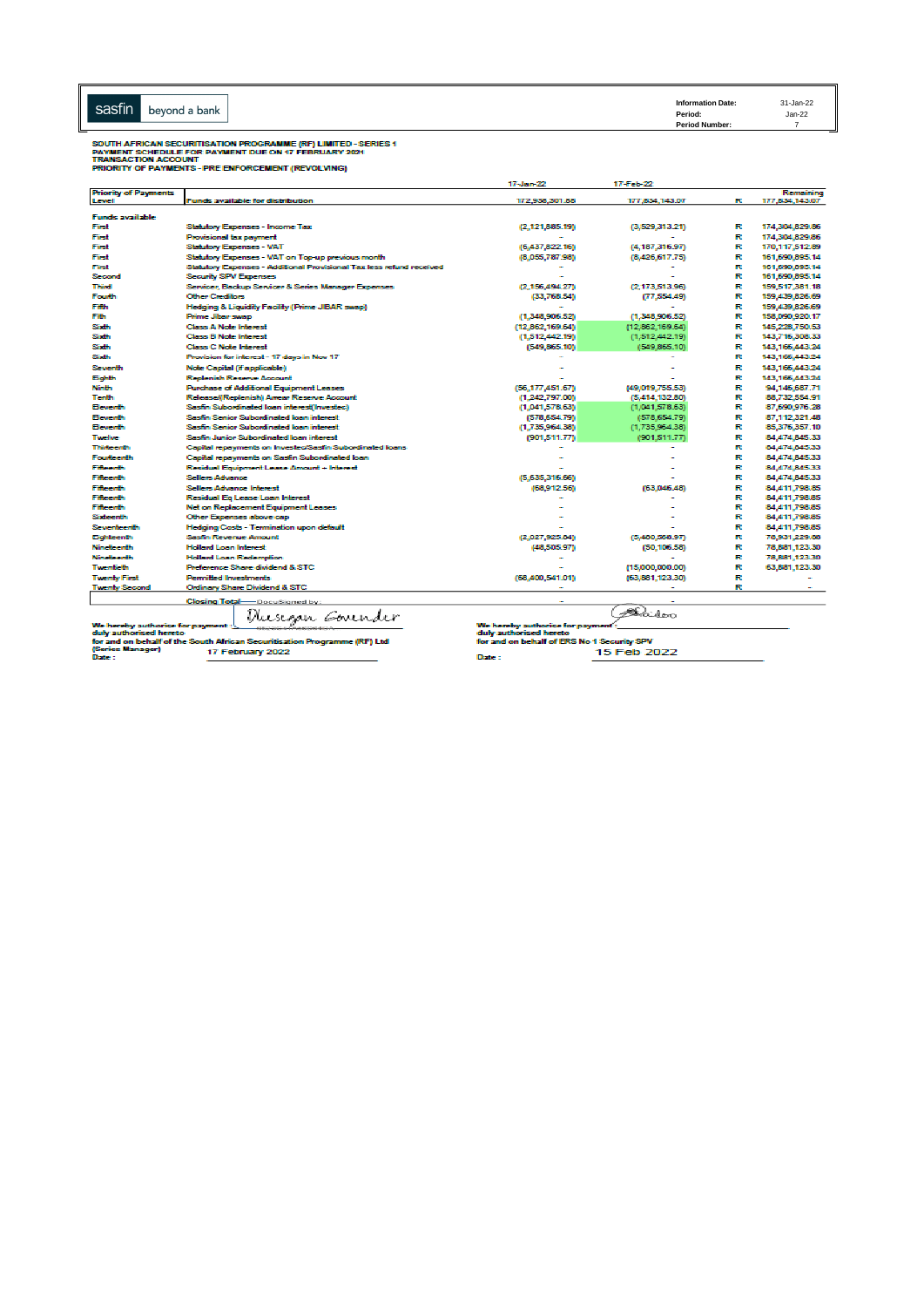| --<br>$\mathsf{I}$<br>sasfin | beyond a bank | <b>Information Date:</b> | 31-Jan-22 |
|------------------------------|---------------|--------------------------|-----------|
|                              |               | Period:                  | Jan-22    |
|                              |               | <b>Period Number:</b>    |           |

|                                                                                                                                                                                                                                                                                      |                   | $Jan-22$      |                  |
|--------------------------------------------------------------------------------------------------------------------------------------------------------------------------------------------------------------------------------------------------------------------------------------|-------------------|---------------|------------------|
| Portfolio Concentration Limits (in relation to all of the EL as at any date)                                                                                                                                                                                                         | <b>Difference</b> | <b>Actual</b> | <b>Benchmark</b> |
| Ithe Σ NPV of EL relating to any one Lessee (including affiliates), shall not exceed 0.5%/1.75% of<br>Ithe Σ NPV of all of the EL                                                                                                                                                    | N <sub>0</sub>    | 0.35%         | 0.50%            |
| the Σ NPV of the EL relating to the 10 largest Lessees (including Affiliates of such Lessees) - by<br>2 NPV, shall not exceed 5% (10% prior to Jan 2011) of the Σ NPV of all the EL of the Issuer on the<br>last day of any Due Period                                               | N <sub>0</sub>    | 2.72%         | 5.00%            |
| $\{$ the Σ NPV of all EL relating to the 20 largest Lessees (including Affiliates of such Lessees) - by<br>$3 NPV$ , shall not exceed 10% (17.5% prior to Jan 2011) of the $\Sigma$ NPV of all the EL of the Issuer on the<br>last day of any Due Period                             | N <sub>0</sub>    | 4.52%         | 10.00%           |
| Ithe Σ NPV of all EL relating to the 300 largest Lessees (including Affiliates of such Lessees) - by<br>4 NPV, shall not exceed 40% of the $\Sigma$ NPV of all the EL of the Issuer on the last day of any Due<br>Period                                                             | N <sub>0</sub>    | 24.66%        | 40.00%           |
| the total number of all Lessees (excluding Lessees who are parties to EL in Default and EL with a<br>NPV of zero or less), shall be 5,000 or more;                                                                                                                                   | N <sub>0</sub>    | 15,828        | 5,000            |
| the $\Sigma$ NPV of Non-Scheduled Equipment shall not exceed 10% of the $\Sigma$ NPV of all of the EL and<br>6 lthe $\Sigma$ NPV of all such EL relating to any one Lessee (including affiliates), shall not exceed 5% of the<br>Σ NPV of all EL relating to Non-Scheduled Equipment | N <sub>0</sub>    | 1.27%         | 10.00%           |
| the $\Sigma$ NPV of all EL where the Equipment is located outside the Common Monetary Area and the $\Sigma$<br>7 NPV of all EL which are Loan Agreements, Residual EL and Balloon EL may not exceed 5% of the<br>$\Sigma$ NPV of all of the EL                                       | <b>No</b>         | 0.12%         | 5.00%            |
| Ithe $\Sigma$ NPV of all EL in respect of which the Services are to be performed by a party other than the<br>$\mathbf{8}$<br>Series Servicer, may not exceed 50% of the Σ NPV of all EL                                                                                             | N <sub>0</sub>    | 19.25%        | 50.00%           |
| the $\Sigma$ NPV of all EL in respect of which the Services are to be performed by one individual SND,<br>$9$ may not exceed 10% of the Σ NPV of all EL unless such a SND has been approved by the rating<br>agency                                                                  | No.               | 2.85%         | 10.00%           |

| <b>Quantitative Eligibility Criteria</b>                                                                                                                               |    |        |        |
|------------------------------------------------------------------------------------------------------------------------------------------------------------------------|----|--------|--------|
| 14.2.20 no EL payment is subject to an escalation in excess of 15% per annum                                                                                           | No | 15.00% | 15.00% |
| $\vert_{\Omega}$ 4.2.24 the original term of the relevant EL is not shorter than 6 months and the weighted ave<br>Iremaining term for all EL does not exceed 60 months | No | 33     | 60     |
| 1314.2.31 the discount rate is not less than Prime minus 1%                                                                                                            | No | 7.50%  | 6.50%  |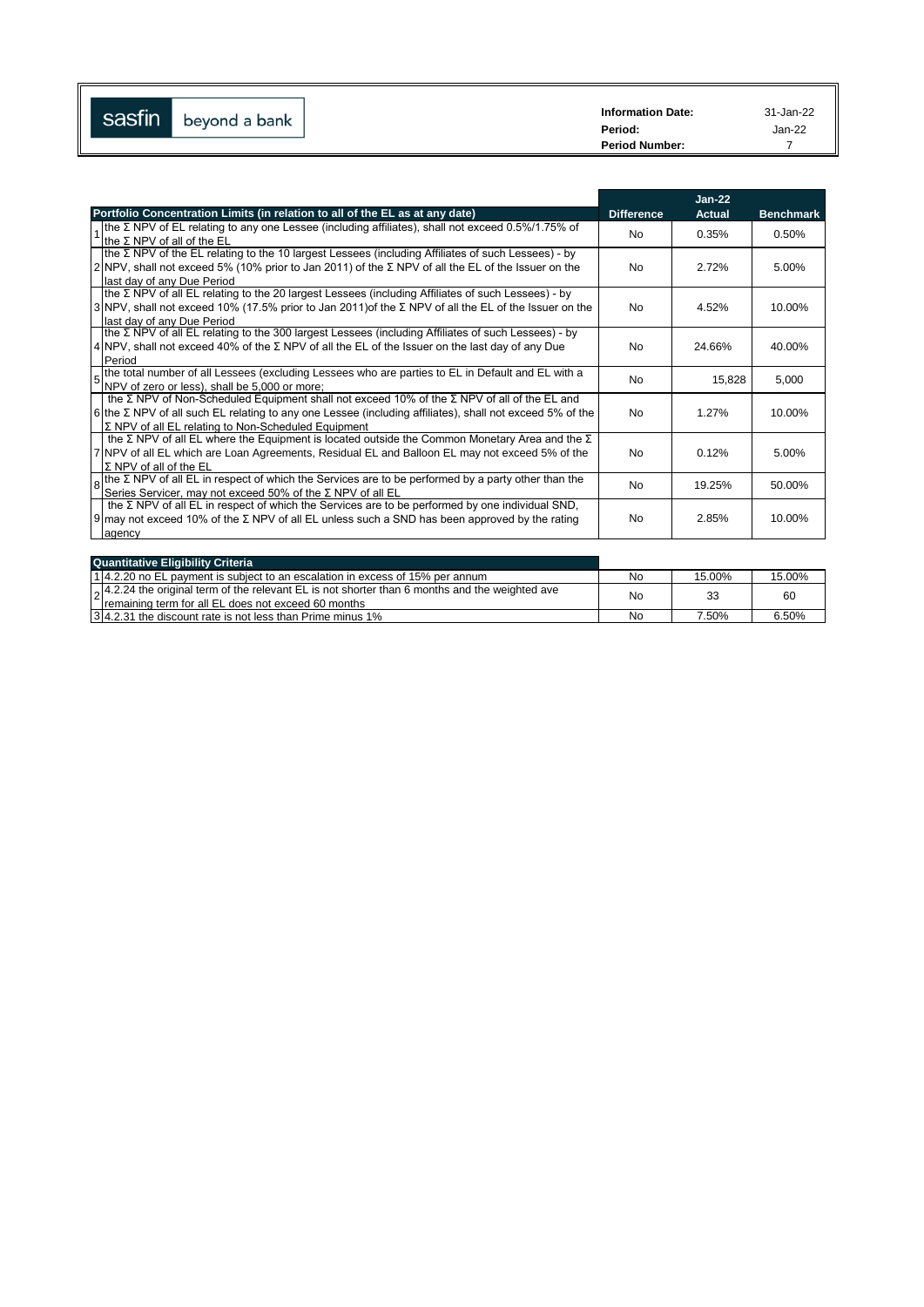| sasfin<br>beyond a bank | <b>Information Date:</b><br>Period<br>$\qquad \qquad \cdots \qquad \qquad$ | 31-Jan-22<br>Jan-22<br>$\label{eq:1.1} \begin{array}{ll} \mathbf{a} & \mathbf{b} & \mathbf{c} \\ \mathbf{c} & \mathbf{c} & \mathbf{c} \end{array}$ |
|-------------------------|----------------------------------------------------------------------------|----------------------------------------------------------------------------------------------------------------------------------------------------|
|                         | <b>Period Number:</b>                                                      |                                                                                                                                                    |

### **Collateral Pool Movement in Rand Values (R')**

| <b>Month Ended</b> | Opening balance | Top-ups    | Reloads 4 | Repurchases and L<br>Replacements<br>(warranty breach) | <b>Replacements</b> | Repurchases and Capital portion of<br>instalments | Early<br>settlements | Change in<br>arrears/Prepaymen | Interest on<br>arrears & other | <b>Cancelled</b><br>deals | Write-offs | <b>Closing balance</b> |
|--------------------|-----------------|------------|-----------|--------------------------------------------------------|---------------------|---------------------------------------------------|----------------------|--------------------------------|--------------------------------|---------------------------|------------|------------------------|
| 31-Jan-22          | .437.259.224    | 57.018.939 |           |                                                        |                     |                                                   | 3.049.323            | 68,473                         | 13.7761                        |                           |            | .449.293.913           |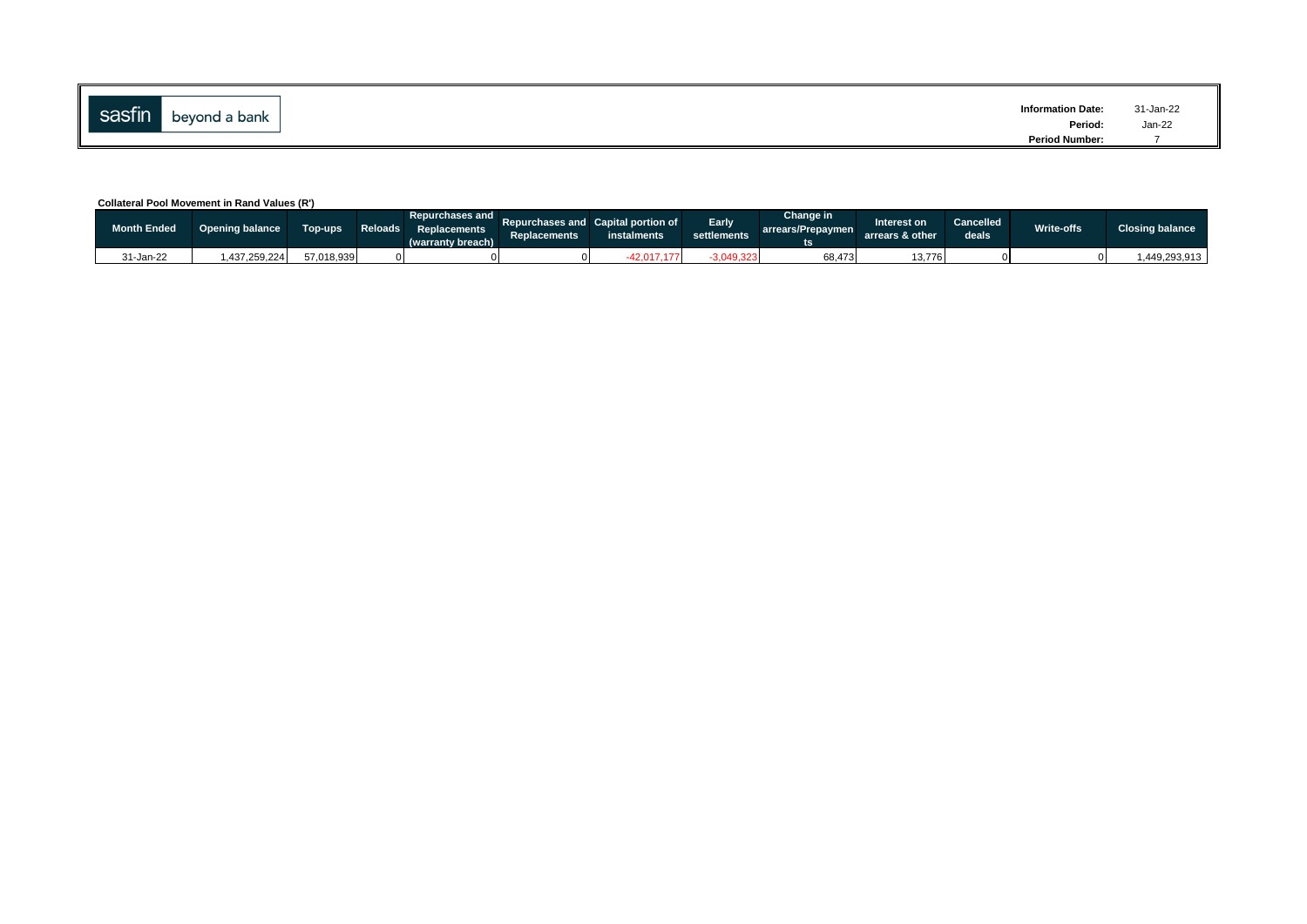

| <b>Information Date:</b> | $31 - Jan-22$ |
|--------------------------|---------------|
| Period:                  | $Jan-22$      |
| <b>Period Number:</b>    |               |

| <b>Collateral Pool Movement in Number of Deals</b> |                        |         |                                                                    |                                               |                          |              |                                |          |             |                 |
|----------------------------------------------------|------------------------|---------|--------------------------------------------------------------------|-----------------------------------------------|--------------------------|--------------|--------------------------------|----------|-------------|-----------------|
| <b>Month Ended</b>                                 | <b>Opening Balance</b> | Top-ups | <b>Repurchases and</b><br><b>Replacements</b><br>(Warranty Breach) | <b>Repurchases and</b><br><b>Replacements</b> | <b>Early settlements</b> | Write-offs   | <b>Closing balance Reloads</b> |          | Prepayments | Arrears & other |
| 31-Jul-20                                          | 28,040                 | 460     | $-32$                                                              | 34                                            | $-51$                    | $\Omega$     | 28,451                         | $\Omega$ |             | $\Omega$        |
| 31-Aug-20                                          | 28,451                 | 304     | -5                                                                 | 5                                             | -9                       | $\Omega$     | 28.746                         | $\Omega$ |             | $\Omega$        |
| 30-Sep-20                                          | 28,746                 | 839     | $^{\circ}$                                                         | 0                                             | $-11$                    | 0            | 29,574                         | $\Omega$ | $\Omega$    | $\mathbf 0$     |
| 31-Oct-20                                          | 29,574                 | 432     | $\Omega$                                                           | $\Omega$                                      | $-149$                   | $\Omega$     | 29,857                         | $\Omega$ | O           | $\Omega$        |
| 30-Nov-20                                          | 29,857                 | 372     | $\mathbf 0$                                                        | 0                                             | $-23$                    | $\Omega$     | 30.206                         | $\Omega$ | 0           | 0               |
| 31-Dec-20                                          | 30,206                 | 370     | $\mathbf 0$                                                        | $\Omega$                                      | $-2$                     | $\Omega$     | 30.574                         | $\Omega$ | $\Omega$    | $\Omega$        |
| 31-Jan-21                                          | 30,574                 | 279     | $-32$                                                              | 48                                            | $-5$                     | $\Omega$     | 30.864                         | 0        | 0           | 0               |
| 28-Feb-21                                          | 30,864                 | 483     | $^{\circ}$                                                         | 0                                             | $-12$                    | $\Omega$     | 31,335                         | $\Omega$ | 0           | $\mathbf 0$     |
| 31-Mar-21                                          | 31,335                 | 399     | $\mathbf 0$                                                        | 0                                             | $-5$                     | $\Omega$     | 31.729                         | $\Omega$ |             | $\Omega$        |
| 30-Apr-21                                          | 31,729                 | 431     | $\Omega$                                                           | $\Omega$                                      | $-1$                     | $\Omega$     | 32,159                         | $\Omega$ | $\Omega$    | $\Omega$        |
| 31-May-21                                          | 32,159                 | 487     | $^{\circ}$                                                         | $\Omega$                                      | $-357$                   | $\Omega$     | 32,289                         | $\Omega$ | O           | $\mathbf 0$     |
| 30-Jun-21                                          | 32,159                 | 484     | $^{\circ}$                                                         | 0                                             | 121                      | $\Omega$     | 32,764                         | $\Omega$ | 0           | $\Omega$        |
| 31-Jul-21                                          | 32,764                 | 429     | $^{\circ}$                                                         | 0                                             | -4                       | $\Omega$     | 33,189                         | $\Omega$ | O           | $\Omega$        |
| 31-Aug-21                                          | 33,189                 | 268     | $^{\circ}$                                                         | $\Omega$                                      | $-5$                     | $\Omega$     | 33,452                         | $\Omega$ |             | $\Omega$        |
| 30-Sep-21                                          | 33,452                 | 395     | $\Omega$                                                           | 0                                             | $-18$                    | $\Omega$     | 33,829                         | $\Omega$ |             | $\Omega$        |
| 31-Oct-21                                          | 33,829                 | 464     | $^{\circ}$                                                         | 0                                             | $-18$                    | $\Omega$     | 34,275                         | $\Omega$ |             | $\Omega$        |
| 30-Nov-21                                          | 34,275                 | 591     | $\mathbf 0$                                                        | 0                                             | $-11,498$                | $^{\circ}$   | 23,368                         | 0        | $\Omega$    | 0               |
| 31-Dec-21                                          | 23,368                 | 264     | C                                                                  | $\Omega$                                      | $-248$                   | $^{\circ}$   | 23,384                         | $\Omega$ | 0           | 0               |
| 31-Jan-22                                          | 23,384                 | 261     | $\mathbf 0$                                                        | 0                                             | $-165$                   | $\mathbf{0}$ | 23,480                         | $\Omega$ | $\Omega$    | $\Omega$        |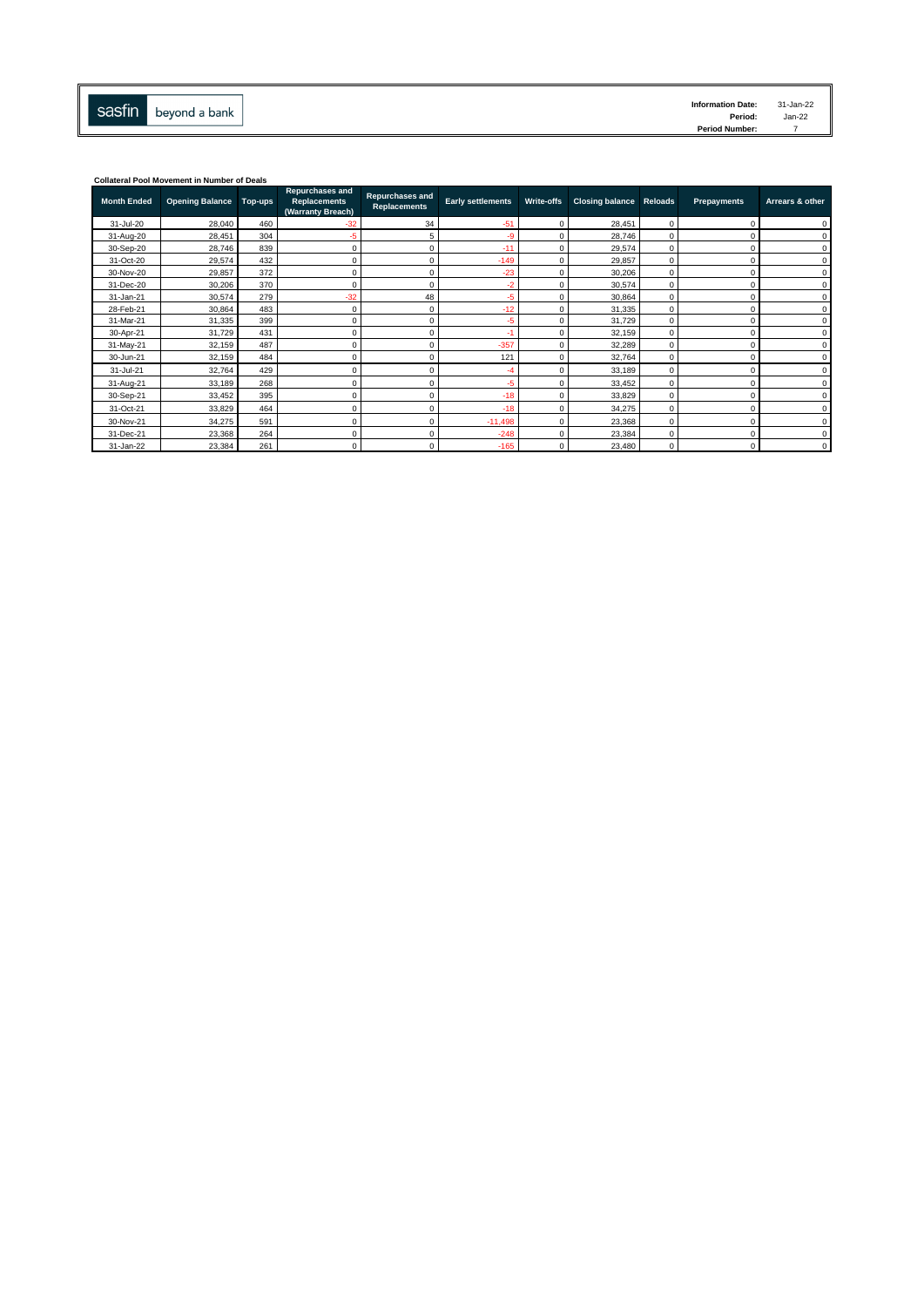

|                                          | <b>SASP POOL STRATIFICATION</b> |
|------------------------------------------|---------------------------------|
|                                          | <b>NORMAL RENTALS</b>           |
|                                          | 31-Jan-2022                     |
| <b>Number of Equipment Leases</b>        | 23,480                          |
| Total NPV                                | 1,449,293,913                   |
| Average NPV                              | 61,724.61                       |
| Weighted average original term - months  | 54.99                           |
| Weighted average remaining term - months | 33.00                           |
| Weighted average seasoning - months      | 21.99                           |
| Prime rate at month end                  | 7.50%                           |
| Weighted average yield                   | 13.18%                          |
| % of high prime leases by value          | 62.92%                          |
| % of Super Non Disclosed Deals by value  | 19.25%                          |
| % of leases paid monthly by value        | 100.00%                         |
| % of leases paid in advance by value     | 91.49%                          |
| % of leases paid by debit order by value | 72.81%                          |

|                          | Rate types |          |                 |        |  |  |
|--------------------------|------------|----------|-----------------|--------|--|--|
| 1) - Interest rate types | # of Deals | % tage   | Current NPV (R) | % tage |  |  |
|                          | 23.480     | 100%     | 1,449,293,913   | 100%   |  |  |
| <b>Fixed Rate</b>        |            | 14 0.06% | 94.143          | 0%     |  |  |
| <b>Float Rate</b>        | 7.643      | 33%      | 537,281,061     | 37%    |  |  |
| <b>High Prime</b>        | 15.823     | 67%      | 911,918,709     | 63%    |  |  |

|                                                 | <b>Rate stratification</b> |        |                 |        |  |  |
|-------------------------------------------------|----------------------------|--------|-----------------|--------|--|--|
| 2) - Interest rate stratification<br># of Deals |                            | % tage | Current NPV (R) | % tage |  |  |
|                                                 | 23.480                     | 100%   | 1,449,293,913   | 100%   |  |  |
| < Prime                                         | 0                          | 0%     | 0               | 0.0%   |  |  |
| >=Prime < Prime plus 1%                         | 0                          | 0%     | 0               | 0.0%   |  |  |
| >=Prime plus 1% < Prime plus 3%                 | 326                        | 1%     | 82,761,288      | 5.7%   |  |  |
| >=Prime plus 3% < Prime plus 4.5%               | 1.562                      | 7%     | 308,568,326     | 21.3%  |  |  |
| >=Prime plus 4.5% < Prime plus 6%               | 3.308                      | 14%    | 359.962.868     | 24.8%  |  |  |
| >=Prime plus 6%                                 | 18.284                     | 78%    | 698,001,430     | 48.2%  |  |  |

|                                                                                            | <b>SICC Desc</b> |        |                 |          |  |  |
|--------------------------------------------------------------------------------------------|------------------|--------|-----------------|----------|--|--|
| 3) - SICC decsription                                                                      | # of Deals       | % tage | Current NPV (R) | $%$ tage |  |  |
|                                                                                            | 23,480           | 100%   | 1,449,293,913   | 100%     |  |  |
| AGRICULTURE, HUNTING, FORESTRY AND FISHING                                                 | 369              | 2%     | 26,378,909      | 2%       |  |  |
| COMMUNITY, SOCIAL AND PERSONAL SERVICES                                                    | 7.873            | 34%    | 499,003,060     | 34%      |  |  |
| <b>CONSTRUCTION</b>                                                                        | 754              | 3%     | 42,354,947      | 3%       |  |  |
| ELECTRICITY, GAS AND WATER SUPPLY                                                          | 128              | 1%     | 6,701,100       | 0%       |  |  |
| FINANCIAL INTERMEDIATION, INSURANCE, REAL ESTATE AND BUSINESS SERVICES                     | 5.216            | 22%    | 308.507.557     | 21%      |  |  |
| <b>MANUFACTURING</b>                                                                       | 2.485            | 11%    | 162,152,965     | 11%      |  |  |
| MINING AND QUARRYING                                                                       | 248              | 1%     | 16,392,239      | 1%       |  |  |
| PRIVATE HOUSEHOLDS, EXTERRITORIAL ORGANISATIONS, REPRESENTATIVES OF FOREIGN GOVERNMENTS AN | 171              | 1%     | 16,466,635      | 1%       |  |  |
| TRANSPORT, STORAGE AND COMMUNICATION                                                       | 1.074            | 5%     | 84,275,655      | 6%       |  |  |
| WHOLESALE AND RETAIL TRADE; REPAIR OF MOTOR VEHICLES, MOTOR CYCLES AND PERSONAL AND HOUSEH | 5,162            | 22%    | 287,060,846     | 20%      |  |  |
| BUSINESS SERVICES - Accountants, advocates, engineers, architechts etc.                    | 0                | 0%     | 0               | 0%       |  |  |
| REAL ESTATE -Property owning, developers, notaries and conveyancers, estate agencies       | 0                | 0%     | $\Omega$        | 0%       |  |  |
| <b>SUNDRY</b>                                                                              | 0                | 0%     | 0               | $0.0\%$  |  |  |

|                      | <b>Instl Type</b> |      |                        |        |  |  |
|----------------------|-------------------|------|------------------------|--------|--|--|
| 4) - Instalment type | # of Deals        |      | % tage Current NPV (R) | % tage |  |  |
|                      | 23,480            | 100% | 1,449,293,913          | 100%   |  |  |
| ADV                  | 22,058            | 94%  | 1,326,009,323          | 91%    |  |  |
| ARR                  | 1.422             | 6%   | 123,284,589            | 9%     |  |  |

|                        | Pay Freq    |      |                        |        |
|------------------------|-------------|------|------------------------|--------|
| 5) - Payment frequency | # of Deals  |      | % tage Current NPV (R) | % tage |
|                        | 23.480      | 100% | 1,449,293,913          | 100%   |
| Annually               |             | 0%   |                        | 0%     |
| Monthly                | 23,479 100% |      | 1,449,284,262          | 100%   |
| Quarterly              |             | 0%   | 9,651                  | 0%     |

| 6) - Residual amount | <b>Residual Amt</b> |      |                        |        |  |
|----------------------|---------------------|------|------------------------|--------|--|
|                      | # of Deals          |      | % tage Current NPV (R) | % tage |  |
|                      | 23.480              | 100% | 1,449,293,913          | 100%   |  |
| <b>No</b>            | 23.448              | 100% | 1,441,670,375          | 99%    |  |
| Yes                  | 32                  | 0%   | 7,623,537              | 1%     |  |

|                | <b>Copy Plan</b> |      |                        |        |  |
|----------------|------------------|------|------------------------|--------|--|
| 7) - Copy plan | # of Deals       |      | % tage Current NPV (R) | % tage |  |
|                | 23.480           | 100% | 1,449,293,913          | 100%   |  |
| Ιv             | 23,439 100%      |      | 1,445,117,393          | 100%   |  |
| ΙN             | 41               | 0%   | 4,176,520              | 0%     |  |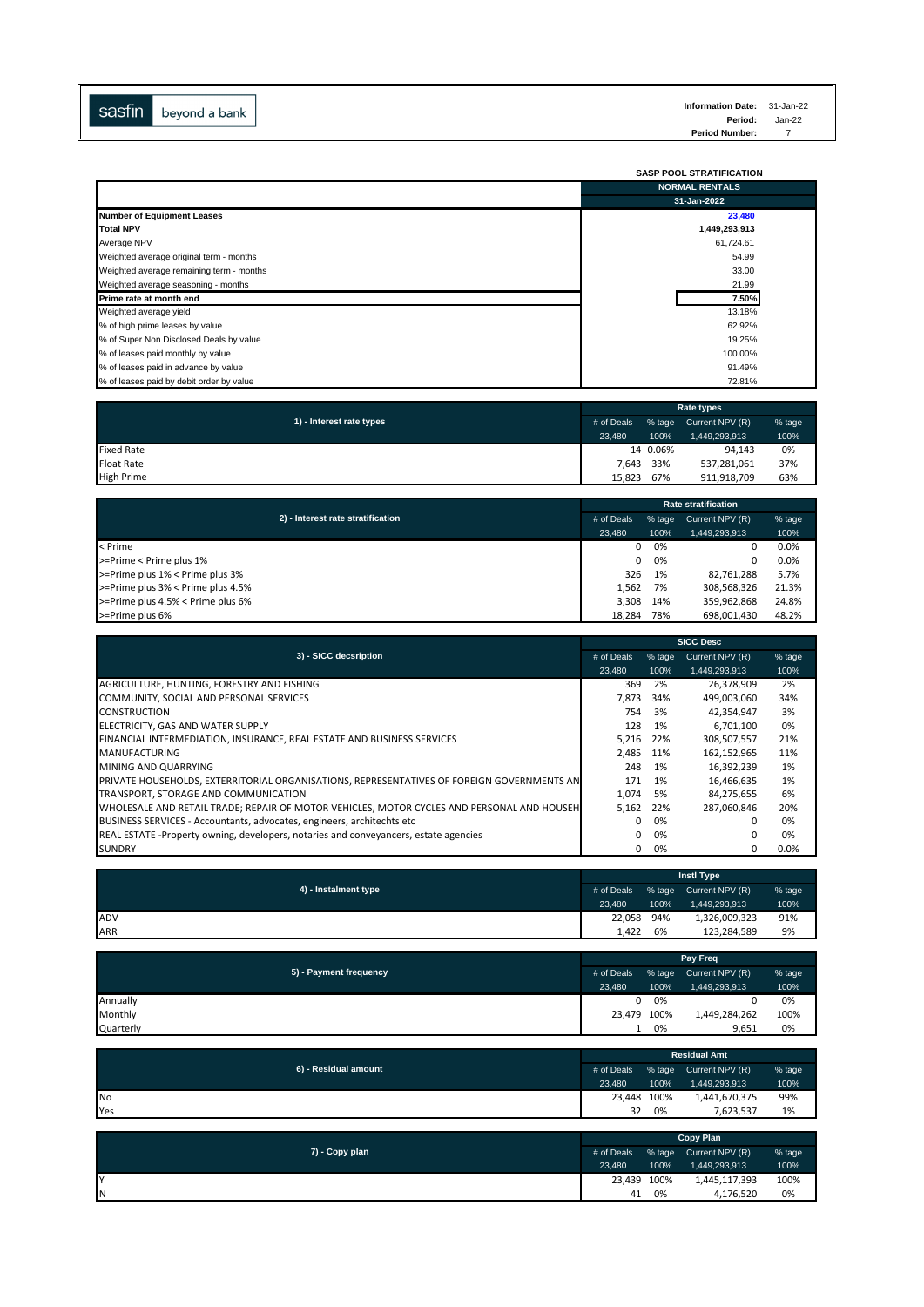|                       | <b>Sasfin Insurance</b> |      |                        |        |  |
|-----------------------|-------------------------|------|------------------------|--------|--|
| 8) - Sasfin Insurance | # of Deals              |      | % tage Current NPV (R) | % tage |  |
|                       | 23.480                  | 100% | 1,449,293,913          | 100%   |  |
|                       | 1,955                   | 8%   | 126,176,693            | 9%     |  |
| IΝ                    | 21.525                  | 92%  | 1.323.117.220          | 91%    |  |
|                       |                         |      |                        |        |  |

| 9) - Settlement by debit order | <b>Debit Order</b> |        |                 |        |  |
|--------------------------------|--------------------|--------|-----------------|--------|--|
|                                | # of Deals         | % tage | Current NPV (R) | % tage |  |
|                                | 23.480             | 100%   | 1,449,293,913   | 100%   |  |
| Iv                             | 18.714             | 80%    | 1,055,171,397   | 73%    |  |
| IΝ                             | 4.766              | 20%    | 394.122.515     | 27%    |  |

|                                                 |            |        | Geographical area |        |
|-------------------------------------------------|------------|--------|-------------------|--------|
| 10) - Geographic area (installation or lessee?) | # of Deals | % tage | Current NPV (R)   | % tage |
|                                                 | 23.480     | 100%   | 1,449,293,913     | 100%   |
| <b>Eastern Cape</b>                             | 677        | 3%     | 37,849,087        | 3%     |
| <b>Free State</b>                               | 523        | 2%     | 35,137,390        | 2%     |
| Gauteng                                         | 13,001     | 55%    | 777,766,020       | 54%    |
| KwaZulu-Natal                                   | 1,971      | 8%     | 131,876,409       | 9%     |
| Limpopo                                         | 709        | 3%     | 39,582,377        | 3%     |
| Mpumalanga                                      | 1,058      | 5%     | 66,470,537        | 5%     |
| Northern Cape                                   | 216        | 1%     | 14,197,867        | 1%     |
| North West                                      | 480        | 2%     | 31,674,061        | 2%     |
| <b>Western Cape</b>                             | 4,833      | 21%    | 312,946,338       | 22%    |
| Common Monetary Area                            | 0          | 0%     | 0                 | 0%     |
| Sundry                                          | 12         | 0%     | 1,793,828         | 0%     |

|                                           | <b>Asset type</b> |        |                 |        |  |
|-------------------------------------------|-------------------|--------|-----------------|--------|--|
| 11) - Asset type                          | # of Deals        | % tage | Current NPV (R) | % tage |  |
|                                           | 23,480            | 100%   | 1,449,293,913   | 100%   |  |
| <b>Air Conditioners</b>                   | 27                | 0%     | 1,553,474       | 0%     |  |
| Audio Visual Equipment                    | 69                | 0%     | 6,608,850       | 0%     |  |
| <b>Automated Teller Machines</b>          | 12                | 0%     | 2,513,687       | 0%     |  |
| <b>Catering Equipment</b>                 | 49                | 0%     | 2,497,465       | 0%     |  |
| <b>Communication Equipment</b>            | 33                | 0%     | 2,867,330       | 0%     |  |
| <b>Energy Efficient Equipment</b>         | 55                | 0%     | 11,562,102      | 1%     |  |
| <b>Fleet Management Systems</b>           | 198               | 1%     | 19,291,525      | 1%     |  |
| Industrial Equipment - Agriculture        | 3                 | 0%     | 392,391         | 0%     |  |
| Industrial Equipment - Construction       | 3                 | 0%     | 594,840         | 0%     |  |
| Industrial Equipment - Engineering        | 3                 | 0%     | 80,340          | 0%     |  |
| Industrial Equipment - Materials Handling | 31                | 0%     | 9,639,533       | 1%     |  |
| Industrial Equipment - Other              | 230               | 1%     | 29,630,309      | 2%     |  |
| Industrial Equipment - Printing           | 4                 | 0%     | 1,520,130       | 0%     |  |
| <b>IT Equipment</b>                       | 769               | 3%     | 31,350,481      | 2%     |  |
| <b>Medical Equipment</b>                  | 52                | 0%     | 13,320,938      | 1%     |  |
| Money Handling Equipment                  | 12                | 0%     | 2,243,531       | 0%     |  |
| <b>Office Automation Equipment</b>        | 13,928            | 59%    | 879,493,759     | 61%    |  |
| Office Fit Out                            | 41                | 0%     | 5,230,400       | 0%     |  |
| PABX and Telephonic Equipment             | 6,328             | 27%    | 319,092,405     | 22%    |  |
| Point Of Sale Equipment                   | 73                | 0%     | 6,100,227       | 0%     |  |
| Security Equipment                        | 1,397             | 6%     | 96,235,073      | 7%     |  |
| Signage Equipment                         | 4                 | 0%     | 246,921         | 0%     |  |
| Software                                  | 33                | 0%     | 2,873,710       | 0%     |  |
| Vehicles                                  | 6                 | 0%     | 3,395,479       | 0%     |  |
| <b>Vending Machines</b>                   | 120               | 1%     | 959,014         | 0%     |  |

|                             |            | New/2nd hand |                               |        |  |  |
|-----------------------------|------------|--------------|-------------------------------|--------|--|--|
| 12) - New or Used Equipment | # of Deals |              | % tage Current NPV (R)        | % tage |  |  |
|                             | 23.480     | 100%         | 1,449,293,913                 | 100%   |  |  |
| <b>New</b>                  |            |              | 22,813 97.2% 1,409,921,320.54 | 97.28% |  |  |
| Used                        | 667        | 2.8%         | 39.372.592.10                 | 2.72%  |  |  |
|                             |            |              |                               |        |  |  |

|                              | Inception months to go |        |                 |        |  |  |
|------------------------------|------------------------|--------|-----------------|--------|--|--|
| 13) - Inception months to go | # of Deals             | % tage | Current NPV (R) | % tage |  |  |
|                              | 23,480                 | 100%   | 1,449,293,913   | 100%   |  |  |
| <12                          | 27                     | 0%     | 609.045         | 0%     |  |  |
| $12 - 24$                    | 196                    | 1%     | 4,653,228       | 0%     |  |  |
| 24-36                        | 5,822                  | 25%    | 249,756,599     | 17%    |  |  |
| 36-48                        | 1,023                  | 4%     | 75,970,980      | 5%     |  |  |
| 48-60                        | 16,341                 | 70%    | 1,103,291,742   | 76%    |  |  |
| >60                          | 71                     | 0%     | 15,012,319      | 1%     |  |  |

|                            |            |        | Current months to go | % tage |  |  |  |
|----------------------------|------------|--------|----------------------|--------|--|--|--|
| 14) - Current months to go | # of Deals | % tage | Current NPV (R)      |        |  |  |  |
|                            | 23.480     | 100%   | 1,449,293,913        | 100%   |  |  |  |
| $12$                       | 10,472     | 45%    | 154,854,948          | 11%    |  |  |  |
| 12-24                      | 4.371      | 19%    | 270,505,766          | 19%    |  |  |  |
| 24-36                      | 4,106      | 17%    | 418,837,918          | 29%    |  |  |  |
| 36-48                      | 2.807      | 12%    | 313,200,648          | 22%    |  |  |  |
| 48-60                      | 1,721      | 7%     | 288,027,267          | 20%    |  |  |  |
| >60                        | 3          | 0%     | 3,867,366            | 0%     |  |  |  |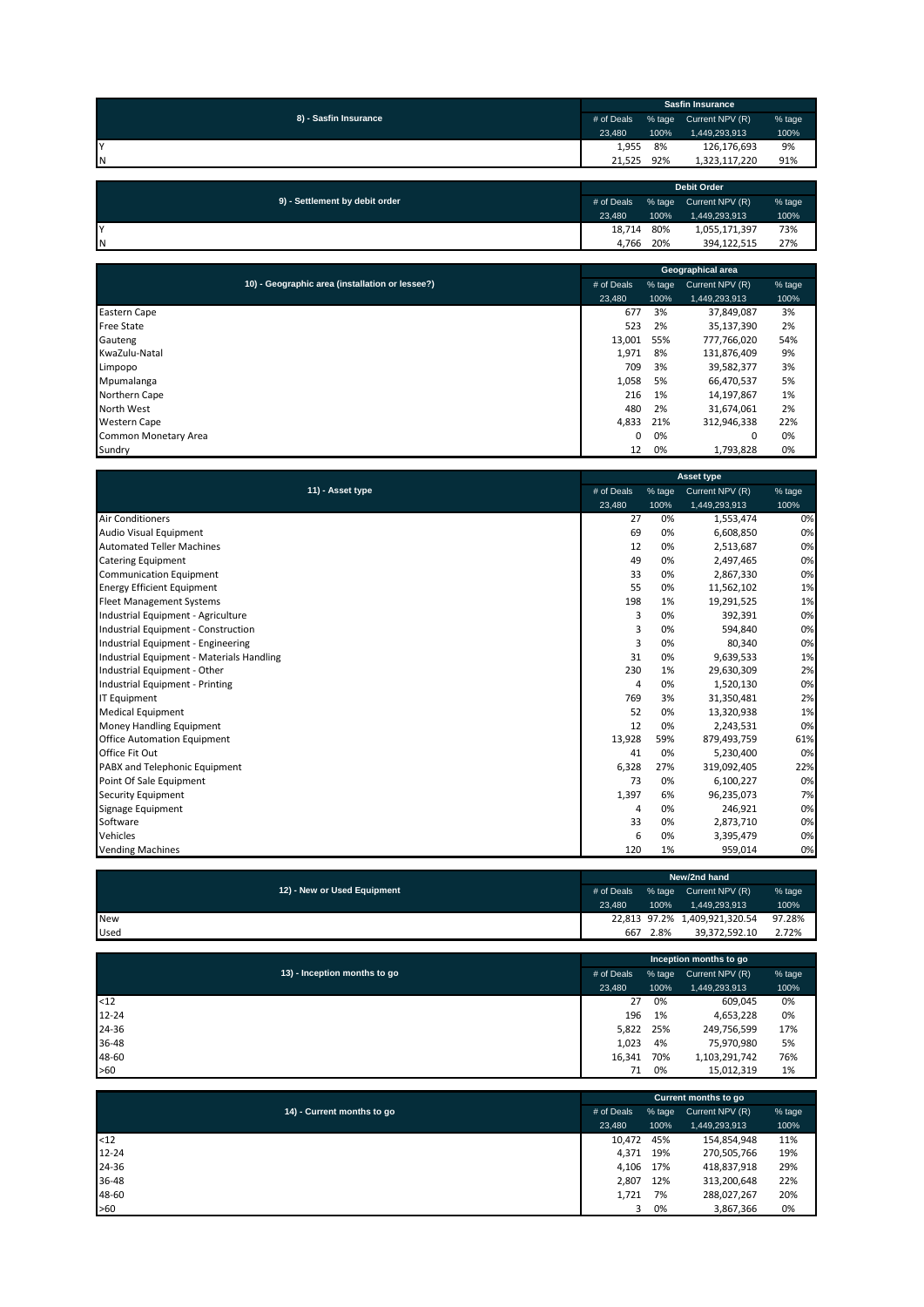| 15) - Super non-disclosed<br># of Deals<br>Current NPV (R)<br>% tage<br>23,480<br>100%<br>1,449,293,913<br>Y<br>3,318<br>14%<br>279,035,321<br>19%<br>20,162<br>86%<br>IN.<br>1,170,258,591<br>81%<br>SND Breakdown<br>16) - SND Breakdown<br>% tage<br>Current NPV (R)<br># of Deals<br>3,318<br>100%<br>279,035,321<br>5<br>247<br>7%<br>2%<br>6,353,154<br>51<br>130<br>4%<br>2%<br>5,715,726<br>224<br>$\overline{2}$<br>0%<br>0%<br>165,656<br>239<br>10<br>0%<br>137,684<br>0%<br>253<br>76<br>2%<br>7,117,059<br>3%<br>256<br>10<br>0%<br>2,302,584<br>1%<br>5%<br>257<br>167<br>8,572,422<br>3%<br>334<br>53<br>2%<br>9,286,925<br>3%<br>392<br>313<br>9%<br>36,456,078<br>13%<br>330<br>10%<br>788<br>41,235,860<br>15%<br>803<br>30<br>1%<br>2%<br>5,116,660<br>917<br>$\mathbf 2$<br>0%<br>643,192<br>0%<br>24<br>1%<br>967<br>408,687<br>0%<br>1146<br>25<br>1%<br>2,240,902<br>1%<br>1475<br>26<br>1%<br>0%<br>1,330,037<br>1479<br>$\overline{2}$<br>0%<br>20,879<br>0%<br>24<br>1480<br>1%<br>718,264<br>0%<br>39<br>1%<br>1482<br>4,313,712<br>2%<br>32<br>1%<br>1483<br>1,550,111<br>1%<br>93<br>1485<br>3%<br>4,912,721<br>2%<br>1494<br>23<br>1%<br>2,679,227<br>1%<br>1496<br>15<br>0%<br>450,948<br>0%<br>$\overline{2}$<br>0%<br>1497<br>135,001<br>0%<br>3<br>0%<br>1500<br>82,868<br>0%<br>3<br>1586<br>0%<br>839,212<br>0%<br>$\overline{7}$<br>0%<br>737,162<br>0%<br>1639<br>1750<br>29<br>1%<br>0%<br>797,021<br>1753<br>14<br>0%<br>281,623<br>0%<br>14<br>0%<br>1754<br>466,692<br>0%<br>22<br>1%<br>1800<br>528,770<br>0%<br>1988<br>375<br>11%<br>39,405,809<br>14%<br>237<br>7%<br>2189<br>12,951,210<br>5%<br>1%<br>2203<br>32<br>2,280,779<br>1%<br>$\mathbf 1$<br>0%<br>2211<br>13,666<br>0%<br>$\mathbf 2$<br>$\pmb{0}$<br>2285<br>0%<br>0%<br>0%<br>11<br>178,450<br>0%<br>2375<br>$\overline{7}$<br>0%<br>2379<br>139,087<br>0%<br>$\mathbf 1$<br>0%<br>2487<br>0<br>0%<br>11<br>0%<br>2537<br>510,284<br>0%<br>2779<br>0%<br>11<br>1,365,595<br>0%<br>3310<br>258<br>8%<br>28,852,527<br>3394<br>1<br>U%<br>288<br>U%<br>3535<br>0%<br>97,809<br>0%<br>$\mathbf{1}$<br>3540<br>38<br>1%<br>1,817,639<br>1%<br>3638<br>176<br>5%<br>20,010,360<br>7%<br>$\,1\,$<br>0%<br>0%<br>3695<br>12,490<br>3730<br>21<br>1%<br>726,721<br>0%<br>$\mathbf 1$<br>4012<br>0%<br>366,767<br>0%<br>$\overline{4}$<br>0%<br>$\,1\,$<br>0%<br>4019<br>4212<br>32<br>1%<br>3,769,541<br>1%<br>4215<br>15<br>0%<br>280,766<br>0%<br>$\overline{7}$<br>0%<br>1%<br>4539<br>3,026,212<br>$\mathbf 1$<br>4608<br>0%<br>10,965<br>0%<br>4641<br>32<br>1%<br>2,733,336<br>1%<br>27<br>1%<br>4686<br>1%<br>1,699,243<br>4730<br>6<br>0%<br>0%<br>31,832<br>4939<br>11<br>0%<br>531,883<br>0%<br>$\,1\,$<br>0%<br>5961<br>0<br>0%<br>12<br>0%<br>0%<br>7193<br>910,856<br>$\mathbf 1$<br>7194<br>0%<br>11,149<br>0%<br>6<br>7195<br>0%<br>472,057<br>0%<br>29<br>1%<br>7196<br>2,074,385<br>1%<br>7197<br>14<br>0%<br>0%<br>1,031,761<br>7199<br>15<br>0%<br>0%<br>255,169<br>6<br>0%<br>0%<br>7202<br>111,571<br>7203<br>4<br>0%<br>28,767<br>0%<br>7460<br>$\mathbf 1$<br>0%<br>487,800<br>0%<br>$\mathbf 1$<br>0%<br>$\pmb{0}$<br>8288<br>0%<br>8842<br>$\,1\,$<br>0%<br>$-0$<br>0%<br>$\mathbf 2$<br>8862<br>0%<br>86,278<br>0%<br>65<br>2%<br>9115<br>343,587<br>0% | <b>Super Non Disclosed</b> |  |  |        |
|---------------------------------------------------------------------------------------------------------------------------------------------------------------------------------------------------------------------------------------------------------------------------------------------------------------------------------------------------------------------------------------------------------------------------------------------------------------------------------------------------------------------------------------------------------------------------------------------------------------------------------------------------------------------------------------------------------------------------------------------------------------------------------------------------------------------------------------------------------------------------------------------------------------------------------------------------------------------------------------------------------------------------------------------------------------------------------------------------------------------------------------------------------------------------------------------------------------------------------------------------------------------------------------------------------------------------------------------------------------------------------------------------------------------------------------------------------------------------------------------------------------------------------------------------------------------------------------------------------------------------------------------------------------------------------------------------------------------------------------------------------------------------------------------------------------------------------------------------------------------------------------------------------------------------------------------------------------------------------------------------------------------------------------------------------------------------------------------------------------------------------------------------------------------------------------------------------------------------------------------------------------------------------------------------------------------------------------------------------------------------------------------------------------------------------------------------------------------------------------------------------------------------------------------------------------------------------------------------------------------------------------------------------------------------------------------------------------------------------------------------------------------------------------------------------------------------------------------------------------------------------------------------------------------------------------------------------------------------------------------------------------------------------------------------------------------------------------------------------------------------------------------------------------------------------------------------------------------------------------------------------------------------------------|----------------------------|--|--|--------|
|                                                                                                                                                                                                                                                                                                                                                                                                                                                                                                                                                                                                                                                                                                                                                                                                                                                                                                                                                                                                                                                                                                                                                                                                                                                                                                                                                                                                                                                                                                                                                                                                                                                                                                                                                                                                                                                                                                                                                                                                                                                                                                                                                                                                                                                                                                                                                                                                                                                                                                                                                                                                                                                                                                                                                                                                                                                                                                                                                                                                                                                                                                                                                                                                                                                                                       |                            |  |  | % tage |
|                                                                                                                                                                                                                                                                                                                                                                                                                                                                                                                                                                                                                                                                                                                                                                                                                                                                                                                                                                                                                                                                                                                                                                                                                                                                                                                                                                                                                                                                                                                                                                                                                                                                                                                                                                                                                                                                                                                                                                                                                                                                                                                                                                                                                                                                                                                                                                                                                                                                                                                                                                                                                                                                                                                                                                                                                                                                                                                                                                                                                                                                                                                                                                                                                                                                                       |                            |  |  | 100%   |
|                                                                                                                                                                                                                                                                                                                                                                                                                                                                                                                                                                                                                                                                                                                                                                                                                                                                                                                                                                                                                                                                                                                                                                                                                                                                                                                                                                                                                                                                                                                                                                                                                                                                                                                                                                                                                                                                                                                                                                                                                                                                                                                                                                                                                                                                                                                                                                                                                                                                                                                                                                                                                                                                                                                                                                                                                                                                                                                                                                                                                                                                                                                                                                                                                                                                                       |                            |  |  |        |
|                                                                                                                                                                                                                                                                                                                                                                                                                                                                                                                                                                                                                                                                                                                                                                                                                                                                                                                                                                                                                                                                                                                                                                                                                                                                                                                                                                                                                                                                                                                                                                                                                                                                                                                                                                                                                                                                                                                                                                                                                                                                                                                                                                                                                                                                                                                                                                                                                                                                                                                                                                                                                                                                                                                                                                                                                                                                                                                                                                                                                                                                                                                                                                                                                                                                                       |                            |  |  |        |
|                                                                                                                                                                                                                                                                                                                                                                                                                                                                                                                                                                                                                                                                                                                                                                                                                                                                                                                                                                                                                                                                                                                                                                                                                                                                                                                                                                                                                                                                                                                                                                                                                                                                                                                                                                                                                                                                                                                                                                                                                                                                                                                                                                                                                                                                                                                                                                                                                                                                                                                                                                                                                                                                                                                                                                                                                                                                                                                                                                                                                                                                                                                                                                                                                                                                                       |                            |  |  |        |
|                                                                                                                                                                                                                                                                                                                                                                                                                                                                                                                                                                                                                                                                                                                                                                                                                                                                                                                                                                                                                                                                                                                                                                                                                                                                                                                                                                                                                                                                                                                                                                                                                                                                                                                                                                                                                                                                                                                                                                                                                                                                                                                                                                                                                                                                                                                                                                                                                                                                                                                                                                                                                                                                                                                                                                                                                                                                                                                                                                                                                                                                                                                                                                                                                                                                                       |                            |  |  | % tage |
|                                                                                                                                                                                                                                                                                                                                                                                                                                                                                                                                                                                                                                                                                                                                                                                                                                                                                                                                                                                                                                                                                                                                                                                                                                                                                                                                                                                                                                                                                                                                                                                                                                                                                                                                                                                                                                                                                                                                                                                                                                                                                                                                                                                                                                                                                                                                                                                                                                                                                                                                                                                                                                                                                                                                                                                                                                                                                                                                                                                                                                                                                                                                                                                                                                                                                       |                            |  |  | 100%   |
|                                                                                                                                                                                                                                                                                                                                                                                                                                                                                                                                                                                                                                                                                                                                                                                                                                                                                                                                                                                                                                                                                                                                                                                                                                                                                                                                                                                                                                                                                                                                                                                                                                                                                                                                                                                                                                                                                                                                                                                                                                                                                                                                                                                                                                                                                                                                                                                                                                                                                                                                                                                                                                                                                                                                                                                                                                                                                                                                                                                                                                                                                                                                                                                                                                                                                       |                            |  |  |        |
|                                                                                                                                                                                                                                                                                                                                                                                                                                                                                                                                                                                                                                                                                                                                                                                                                                                                                                                                                                                                                                                                                                                                                                                                                                                                                                                                                                                                                                                                                                                                                                                                                                                                                                                                                                                                                                                                                                                                                                                                                                                                                                                                                                                                                                                                                                                                                                                                                                                                                                                                                                                                                                                                                                                                                                                                                                                                                                                                                                                                                                                                                                                                                                                                                                                                                       |                            |  |  |        |
|                                                                                                                                                                                                                                                                                                                                                                                                                                                                                                                                                                                                                                                                                                                                                                                                                                                                                                                                                                                                                                                                                                                                                                                                                                                                                                                                                                                                                                                                                                                                                                                                                                                                                                                                                                                                                                                                                                                                                                                                                                                                                                                                                                                                                                                                                                                                                                                                                                                                                                                                                                                                                                                                                                                                                                                                                                                                                                                                                                                                                                                                                                                                                                                                                                                                                       |                            |  |  |        |
|                                                                                                                                                                                                                                                                                                                                                                                                                                                                                                                                                                                                                                                                                                                                                                                                                                                                                                                                                                                                                                                                                                                                                                                                                                                                                                                                                                                                                                                                                                                                                                                                                                                                                                                                                                                                                                                                                                                                                                                                                                                                                                                                                                                                                                                                                                                                                                                                                                                                                                                                                                                                                                                                                                                                                                                                                                                                                                                                                                                                                                                                                                                                                                                                                                                                                       |                            |  |  |        |
|                                                                                                                                                                                                                                                                                                                                                                                                                                                                                                                                                                                                                                                                                                                                                                                                                                                                                                                                                                                                                                                                                                                                                                                                                                                                                                                                                                                                                                                                                                                                                                                                                                                                                                                                                                                                                                                                                                                                                                                                                                                                                                                                                                                                                                                                                                                                                                                                                                                                                                                                                                                                                                                                                                                                                                                                                                                                                                                                                                                                                                                                                                                                                                                                                                                                                       |                            |  |  |        |
|                                                                                                                                                                                                                                                                                                                                                                                                                                                                                                                                                                                                                                                                                                                                                                                                                                                                                                                                                                                                                                                                                                                                                                                                                                                                                                                                                                                                                                                                                                                                                                                                                                                                                                                                                                                                                                                                                                                                                                                                                                                                                                                                                                                                                                                                                                                                                                                                                                                                                                                                                                                                                                                                                                                                                                                                                                                                                                                                                                                                                                                                                                                                                                                                                                                                                       |                            |  |  |        |
|                                                                                                                                                                                                                                                                                                                                                                                                                                                                                                                                                                                                                                                                                                                                                                                                                                                                                                                                                                                                                                                                                                                                                                                                                                                                                                                                                                                                                                                                                                                                                                                                                                                                                                                                                                                                                                                                                                                                                                                                                                                                                                                                                                                                                                                                                                                                                                                                                                                                                                                                                                                                                                                                                                                                                                                                                                                                                                                                                                                                                                                                                                                                                                                                                                                                                       |                            |  |  |        |
|                                                                                                                                                                                                                                                                                                                                                                                                                                                                                                                                                                                                                                                                                                                                                                                                                                                                                                                                                                                                                                                                                                                                                                                                                                                                                                                                                                                                                                                                                                                                                                                                                                                                                                                                                                                                                                                                                                                                                                                                                                                                                                                                                                                                                                                                                                                                                                                                                                                                                                                                                                                                                                                                                                                                                                                                                                                                                                                                                                                                                                                                                                                                                                                                                                                                                       |                            |  |  |        |
|                                                                                                                                                                                                                                                                                                                                                                                                                                                                                                                                                                                                                                                                                                                                                                                                                                                                                                                                                                                                                                                                                                                                                                                                                                                                                                                                                                                                                                                                                                                                                                                                                                                                                                                                                                                                                                                                                                                                                                                                                                                                                                                                                                                                                                                                                                                                                                                                                                                                                                                                                                                                                                                                                                                                                                                                                                                                                                                                                                                                                                                                                                                                                                                                                                                                                       |                            |  |  |        |
|                                                                                                                                                                                                                                                                                                                                                                                                                                                                                                                                                                                                                                                                                                                                                                                                                                                                                                                                                                                                                                                                                                                                                                                                                                                                                                                                                                                                                                                                                                                                                                                                                                                                                                                                                                                                                                                                                                                                                                                                                                                                                                                                                                                                                                                                                                                                                                                                                                                                                                                                                                                                                                                                                                                                                                                                                                                                                                                                                                                                                                                                                                                                                                                                                                                                                       |                            |  |  |        |
|                                                                                                                                                                                                                                                                                                                                                                                                                                                                                                                                                                                                                                                                                                                                                                                                                                                                                                                                                                                                                                                                                                                                                                                                                                                                                                                                                                                                                                                                                                                                                                                                                                                                                                                                                                                                                                                                                                                                                                                                                                                                                                                                                                                                                                                                                                                                                                                                                                                                                                                                                                                                                                                                                                                                                                                                                                                                                                                                                                                                                                                                                                                                                                                                                                                                                       |                            |  |  |        |
|                                                                                                                                                                                                                                                                                                                                                                                                                                                                                                                                                                                                                                                                                                                                                                                                                                                                                                                                                                                                                                                                                                                                                                                                                                                                                                                                                                                                                                                                                                                                                                                                                                                                                                                                                                                                                                                                                                                                                                                                                                                                                                                                                                                                                                                                                                                                                                                                                                                                                                                                                                                                                                                                                                                                                                                                                                                                                                                                                                                                                                                                                                                                                                                                                                                                                       |                            |  |  |        |
|                                                                                                                                                                                                                                                                                                                                                                                                                                                                                                                                                                                                                                                                                                                                                                                                                                                                                                                                                                                                                                                                                                                                                                                                                                                                                                                                                                                                                                                                                                                                                                                                                                                                                                                                                                                                                                                                                                                                                                                                                                                                                                                                                                                                                                                                                                                                                                                                                                                                                                                                                                                                                                                                                                                                                                                                                                                                                                                                                                                                                                                                                                                                                                                                                                                                                       |                            |  |  |        |
|                                                                                                                                                                                                                                                                                                                                                                                                                                                                                                                                                                                                                                                                                                                                                                                                                                                                                                                                                                                                                                                                                                                                                                                                                                                                                                                                                                                                                                                                                                                                                                                                                                                                                                                                                                                                                                                                                                                                                                                                                                                                                                                                                                                                                                                                                                                                                                                                                                                                                                                                                                                                                                                                                                                                                                                                                                                                                                                                                                                                                                                                                                                                                                                                                                                                                       |                            |  |  |        |
|                                                                                                                                                                                                                                                                                                                                                                                                                                                                                                                                                                                                                                                                                                                                                                                                                                                                                                                                                                                                                                                                                                                                                                                                                                                                                                                                                                                                                                                                                                                                                                                                                                                                                                                                                                                                                                                                                                                                                                                                                                                                                                                                                                                                                                                                                                                                                                                                                                                                                                                                                                                                                                                                                                                                                                                                                                                                                                                                                                                                                                                                                                                                                                                                                                                                                       |                            |  |  |        |
|                                                                                                                                                                                                                                                                                                                                                                                                                                                                                                                                                                                                                                                                                                                                                                                                                                                                                                                                                                                                                                                                                                                                                                                                                                                                                                                                                                                                                                                                                                                                                                                                                                                                                                                                                                                                                                                                                                                                                                                                                                                                                                                                                                                                                                                                                                                                                                                                                                                                                                                                                                                                                                                                                                                                                                                                                                                                                                                                                                                                                                                                                                                                                                                                                                                                                       |                            |  |  |        |
|                                                                                                                                                                                                                                                                                                                                                                                                                                                                                                                                                                                                                                                                                                                                                                                                                                                                                                                                                                                                                                                                                                                                                                                                                                                                                                                                                                                                                                                                                                                                                                                                                                                                                                                                                                                                                                                                                                                                                                                                                                                                                                                                                                                                                                                                                                                                                                                                                                                                                                                                                                                                                                                                                                                                                                                                                                                                                                                                                                                                                                                                                                                                                                                                                                                                                       |                            |  |  |        |
|                                                                                                                                                                                                                                                                                                                                                                                                                                                                                                                                                                                                                                                                                                                                                                                                                                                                                                                                                                                                                                                                                                                                                                                                                                                                                                                                                                                                                                                                                                                                                                                                                                                                                                                                                                                                                                                                                                                                                                                                                                                                                                                                                                                                                                                                                                                                                                                                                                                                                                                                                                                                                                                                                                                                                                                                                                                                                                                                                                                                                                                                                                                                                                                                                                                                                       |                            |  |  |        |
|                                                                                                                                                                                                                                                                                                                                                                                                                                                                                                                                                                                                                                                                                                                                                                                                                                                                                                                                                                                                                                                                                                                                                                                                                                                                                                                                                                                                                                                                                                                                                                                                                                                                                                                                                                                                                                                                                                                                                                                                                                                                                                                                                                                                                                                                                                                                                                                                                                                                                                                                                                                                                                                                                                                                                                                                                                                                                                                                                                                                                                                                                                                                                                                                                                                                                       |                            |  |  |        |
|                                                                                                                                                                                                                                                                                                                                                                                                                                                                                                                                                                                                                                                                                                                                                                                                                                                                                                                                                                                                                                                                                                                                                                                                                                                                                                                                                                                                                                                                                                                                                                                                                                                                                                                                                                                                                                                                                                                                                                                                                                                                                                                                                                                                                                                                                                                                                                                                                                                                                                                                                                                                                                                                                                                                                                                                                                                                                                                                                                                                                                                                                                                                                                                                                                                                                       |                            |  |  |        |
|                                                                                                                                                                                                                                                                                                                                                                                                                                                                                                                                                                                                                                                                                                                                                                                                                                                                                                                                                                                                                                                                                                                                                                                                                                                                                                                                                                                                                                                                                                                                                                                                                                                                                                                                                                                                                                                                                                                                                                                                                                                                                                                                                                                                                                                                                                                                                                                                                                                                                                                                                                                                                                                                                                                                                                                                                                                                                                                                                                                                                                                                                                                                                                                                                                                                                       |                            |  |  |        |
|                                                                                                                                                                                                                                                                                                                                                                                                                                                                                                                                                                                                                                                                                                                                                                                                                                                                                                                                                                                                                                                                                                                                                                                                                                                                                                                                                                                                                                                                                                                                                                                                                                                                                                                                                                                                                                                                                                                                                                                                                                                                                                                                                                                                                                                                                                                                                                                                                                                                                                                                                                                                                                                                                                                                                                                                                                                                                                                                                                                                                                                                                                                                                                                                                                                                                       |                            |  |  |        |
|                                                                                                                                                                                                                                                                                                                                                                                                                                                                                                                                                                                                                                                                                                                                                                                                                                                                                                                                                                                                                                                                                                                                                                                                                                                                                                                                                                                                                                                                                                                                                                                                                                                                                                                                                                                                                                                                                                                                                                                                                                                                                                                                                                                                                                                                                                                                                                                                                                                                                                                                                                                                                                                                                                                                                                                                                                                                                                                                                                                                                                                                                                                                                                                                                                                                                       |                            |  |  |        |
|                                                                                                                                                                                                                                                                                                                                                                                                                                                                                                                                                                                                                                                                                                                                                                                                                                                                                                                                                                                                                                                                                                                                                                                                                                                                                                                                                                                                                                                                                                                                                                                                                                                                                                                                                                                                                                                                                                                                                                                                                                                                                                                                                                                                                                                                                                                                                                                                                                                                                                                                                                                                                                                                                                                                                                                                                                                                                                                                                                                                                                                                                                                                                                                                                                                                                       |                            |  |  |        |
|                                                                                                                                                                                                                                                                                                                                                                                                                                                                                                                                                                                                                                                                                                                                                                                                                                                                                                                                                                                                                                                                                                                                                                                                                                                                                                                                                                                                                                                                                                                                                                                                                                                                                                                                                                                                                                                                                                                                                                                                                                                                                                                                                                                                                                                                                                                                                                                                                                                                                                                                                                                                                                                                                                                                                                                                                                                                                                                                                                                                                                                                                                                                                                                                                                                                                       |                            |  |  |        |
|                                                                                                                                                                                                                                                                                                                                                                                                                                                                                                                                                                                                                                                                                                                                                                                                                                                                                                                                                                                                                                                                                                                                                                                                                                                                                                                                                                                                                                                                                                                                                                                                                                                                                                                                                                                                                                                                                                                                                                                                                                                                                                                                                                                                                                                                                                                                                                                                                                                                                                                                                                                                                                                                                                                                                                                                                                                                                                                                                                                                                                                                                                                                                                                                                                                                                       |                            |  |  |        |
|                                                                                                                                                                                                                                                                                                                                                                                                                                                                                                                                                                                                                                                                                                                                                                                                                                                                                                                                                                                                                                                                                                                                                                                                                                                                                                                                                                                                                                                                                                                                                                                                                                                                                                                                                                                                                                                                                                                                                                                                                                                                                                                                                                                                                                                                                                                                                                                                                                                                                                                                                                                                                                                                                                                                                                                                                                                                                                                                                                                                                                                                                                                                                                                                                                                                                       |                            |  |  |        |
|                                                                                                                                                                                                                                                                                                                                                                                                                                                                                                                                                                                                                                                                                                                                                                                                                                                                                                                                                                                                                                                                                                                                                                                                                                                                                                                                                                                                                                                                                                                                                                                                                                                                                                                                                                                                                                                                                                                                                                                                                                                                                                                                                                                                                                                                                                                                                                                                                                                                                                                                                                                                                                                                                                                                                                                                                                                                                                                                                                                                                                                                                                                                                                                                                                                                                       |                            |  |  |        |
|                                                                                                                                                                                                                                                                                                                                                                                                                                                                                                                                                                                                                                                                                                                                                                                                                                                                                                                                                                                                                                                                                                                                                                                                                                                                                                                                                                                                                                                                                                                                                                                                                                                                                                                                                                                                                                                                                                                                                                                                                                                                                                                                                                                                                                                                                                                                                                                                                                                                                                                                                                                                                                                                                                                                                                                                                                                                                                                                                                                                                                                                                                                                                                                                                                                                                       |                            |  |  |        |
|                                                                                                                                                                                                                                                                                                                                                                                                                                                                                                                                                                                                                                                                                                                                                                                                                                                                                                                                                                                                                                                                                                                                                                                                                                                                                                                                                                                                                                                                                                                                                                                                                                                                                                                                                                                                                                                                                                                                                                                                                                                                                                                                                                                                                                                                                                                                                                                                                                                                                                                                                                                                                                                                                                                                                                                                                                                                                                                                                                                                                                                                                                                                                                                                                                                                                       |                            |  |  |        |
|                                                                                                                                                                                                                                                                                                                                                                                                                                                                                                                                                                                                                                                                                                                                                                                                                                                                                                                                                                                                                                                                                                                                                                                                                                                                                                                                                                                                                                                                                                                                                                                                                                                                                                                                                                                                                                                                                                                                                                                                                                                                                                                                                                                                                                                                                                                                                                                                                                                                                                                                                                                                                                                                                                                                                                                                                                                                                                                                                                                                                                                                                                                                                                                                                                                                                       |                            |  |  |        |
|                                                                                                                                                                                                                                                                                                                                                                                                                                                                                                                                                                                                                                                                                                                                                                                                                                                                                                                                                                                                                                                                                                                                                                                                                                                                                                                                                                                                                                                                                                                                                                                                                                                                                                                                                                                                                                                                                                                                                                                                                                                                                                                                                                                                                                                                                                                                                                                                                                                                                                                                                                                                                                                                                                                                                                                                                                                                                                                                                                                                                                                                                                                                                                                                                                                                                       |                            |  |  |        |
|                                                                                                                                                                                                                                                                                                                                                                                                                                                                                                                                                                                                                                                                                                                                                                                                                                                                                                                                                                                                                                                                                                                                                                                                                                                                                                                                                                                                                                                                                                                                                                                                                                                                                                                                                                                                                                                                                                                                                                                                                                                                                                                                                                                                                                                                                                                                                                                                                                                                                                                                                                                                                                                                                                                                                                                                                                                                                                                                                                                                                                                                                                                                                                                                                                                                                       |                            |  |  |        |
|                                                                                                                                                                                                                                                                                                                                                                                                                                                                                                                                                                                                                                                                                                                                                                                                                                                                                                                                                                                                                                                                                                                                                                                                                                                                                                                                                                                                                                                                                                                                                                                                                                                                                                                                                                                                                                                                                                                                                                                                                                                                                                                                                                                                                                                                                                                                                                                                                                                                                                                                                                                                                                                                                                                                                                                                                                                                                                                                                                                                                                                                                                                                                                                                                                                                                       |                            |  |  |        |
|                                                                                                                                                                                                                                                                                                                                                                                                                                                                                                                                                                                                                                                                                                                                                                                                                                                                                                                                                                                                                                                                                                                                                                                                                                                                                                                                                                                                                                                                                                                                                                                                                                                                                                                                                                                                                                                                                                                                                                                                                                                                                                                                                                                                                                                                                                                                                                                                                                                                                                                                                                                                                                                                                                                                                                                                                                                                                                                                                                                                                                                                                                                                                                                                                                                                                       |                            |  |  | 10%    |
|                                                                                                                                                                                                                                                                                                                                                                                                                                                                                                                                                                                                                                                                                                                                                                                                                                                                                                                                                                                                                                                                                                                                                                                                                                                                                                                                                                                                                                                                                                                                                                                                                                                                                                                                                                                                                                                                                                                                                                                                                                                                                                                                                                                                                                                                                                                                                                                                                                                                                                                                                                                                                                                                                                                                                                                                                                                                                                                                                                                                                                                                                                                                                                                                                                                                                       |                            |  |  |        |
|                                                                                                                                                                                                                                                                                                                                                                                                                                                                                                                                                                                                                                                                                                                                                                                                                                                                                                                                                                                                                                                                                                                                                                                                                                                                                                                                                                                                                                                                                                                                                                                                                                                                                                                                                                                                                                                                                                                                                                                                                                                                                                                                                                                                                                                                                                                                                                                                                                                                                                                                                                                                                                                                                                                                                                                                                                                                                                                                                                                                                                                                                                                                                                                                                                                                                       |                            |  |  |        |
|                                                                                                                                                                                                                                                                                                                                                                                                                                                                                                                                                                                                                                                                                                                                                                                                                                                                                                                                                                                                                                                                                                                                                                                                                                                                                                                                                                                                                                                                                                                                                                                                                                                                                                                                                                                                                                                                                                                                                                                                                                                                                                                                                                                                                                                                                                                                                                                                                                                                                                                                                                                                                                                                                                                                                                                                                                                                                                                                                                                                                                                                                                                                                                                                                                                                                       |                            |  |  |        |
|                                                                                                                                                                                                                                                                                                                                                                                                                                                                                                                                                                                                                                                                                                                                                                                                                                                                                                                                                                                                                                                                                                                                                                                                                                                                                                                                                                                                                                                                                                                                                                                                                                                                                                                                                                                                                                                                                                                                                                                                                                                                                                                                                                                                                                                                                                                                                                                                                                                                                                                                                                                                                                                                                                                                                                                                                                                                                                                                                                                                                                                                                                                                                                                                                                                                                       |                            |  |  |        |
|                                                                                                                                                                                                                                                                                                                                                                                                                                                                                                                                                                                                                                                                                                                                                                                                                                                                                                                                                                                                                                                                                                                                                                                                                                                                                                                                                                                                                                                                                                                                                                                                                                                                                                                                                                                                                                                                                                                                                                                                                                                                                                                                                                                                                                                                                                                                                                                                                                                                                                                                                                                                                                                                                                                                                                                                                                                                                                                                                                                                                                                                                                                                                                                                                                                                                       |                            |  |  |        |
|                                                                                                                                                                                                                                                                                                                                                                                                                                                                                                                                                                                                                                                                                                                                                                                                                                                                                                                                                                                                                                                                                                                                                                                                                                                                                                                                                                                                                                                                                                                                                                                                                                                                                                                                                                                                                                                                                                                                                                                                                                                                                                                                                                                                                                                                                                                                                                                                                                                                                                                                                                                                                                                                                                                                                                                                                                                                                                                                                                                                                                                                                                                                                                                                                                                                                       |                            |  |  |        |
|                                                                                                                                                                                                                                                                                                                                                                                                                                                                                                                                                                                                                                                                                                                                                                                                                                                                                                                                                                                                                                                                                                                                                                                                                                                                                                                                                                                                                                                                                                                                                                                                                                                                                                                                                                                                                                                                                                                                                                                                                                                                                                                                                                                                                                                                                                                                                                                                                                                                                                                                                                                                                                                                                                                                                                                                                                                                                                                                                                                                                                                                                                                                                                                                                                                                                       |                            |  |  |        |
|                                                                                                                                                                                                                                                                                                                                                                                                                                                                                                                                                                                                                                                                                                                                                                                                                                                                                                                                                                                                                                                                                                                                                                                                                                                                                                                                                                                                                                                                                                                                                                                                                                                                                                                                                                                                                                                                                                                                                                                                                                                                                                                                                                                                                                                                                                                                                                                                                                                                                                                                                                                                                                                                                                                                                                                                                                                                                                                                                                                                                                                                                                                                                                                                                                                                                       |                            |  |  |        |
|                                                                                                                                                                                                                                                                                                                                                                                                                                                                                                                                                                                                                                                                                                                                                                                                                                                                                                                                                                                                                                                                                                                                                                                                                                                                                                                                                                                                                                                                                                                                                                                                                                                                                                                                                                                                                                                                                                                                                                                                                                                                                                                                                                                                                                                                                                                                                                                                                                                                                                                                                                                                                                                                                                                                                                                                                                                                                                                                                                                                                                                                                                                                                                                                                                                                                       |                            |  |  |        |
|                                                                                                                                                                                                                                                                                                                                                                                                                                                                                                                                                                                                                                                                                                                                                                                                                                                                                                                                                                                                                                                                                                                                                                                                                                                                                                                                                                                                                                                                                                                                                                                                                                                                                                                                                                                                                                                                                                                                                                                                                                                                                                                                                                                                                                                                                                                                                                                                                                                                                                                                                                                                                                                                                                                                                                                                                                                                                                                                                                                                                                                                                                                                                                                                                                                                                       |                            |  |  |        |
|                                                                                                                                                                                                                                                                                                                                                                                                                                                                                                                                                                                                                                                                                                                                                                                                                                                                                                                                                                                                                                                                                                                                                                                                                                                                                                                                                                                                                                                                                                                                                                                                                                                                                                                                                                                                                                                                                                                                                                                                                                                                                                                                                                                                                                                                                                                                                                                                                                                                                                                                                                                                                                                                                                                                                                                                                                                                                                                                                                                                                                                                                                                                                                                                                                                                                       |                            |  |  |        |
|                                                                                                                                                                                                                                                                                                                                                                                                                                                                                                                                                                                                                                                                                                                                                                                                                                                                                                                                                                                                                                                                                                                                                                                                                                                                                                                                                                                                                                                                                                                                                                                                                                                                                                                                                                                                                                                                                                                                                                                                                                                                                                                                                                                                                                                                                                                                                                                                                                                                                                                                                                                                                                                                                                                                                                                                                                                                                                                                                                                                                                                                                                                                                                                                                                                                                       |                            |  |  |        |
|                                                                                                                                                                                                                                                                                                                                                                                                                                                                                                                                                                                                                                                                                                                                                                                                                                                                                                                                                                                                                                                                                                                                                                                                                                                                                                                                                                                                                                                                                                                                                                                                                                                                                                                                                                                                                                                                                                                                                                                                                                                                                                                                                                                                                                                                                                                                                                                                                                                                                                                                                                                                                                                                                                                                                                                                                                                                                                                                                                                                                                                                                                                                                                                                                                                                                       |                            |  |  |        |
|                                                                                                                                                                                                                                                                                                                                                                                                                                                                                                                                                                                                                                                                                                                                                                                                                                                                                                                                                                                                                                                                                                                                                                                                                                                                                                                                                                                                                                                                                                                                                                                                                                                                                                                                                                                                                                                                                                                                                                                                                                                                                                                                                                                                                                                                                                                                                                                                                                                                                                                                                                                                                                                                                                                                                                                                                                                                                                                                                                                                                                                                                                                                                                                                                                                                                       |                            |  |  |        |
|                                                                                                                                                                                                                                                                                                                                                                                                                                                                                                                                                                                                                                                                                                                                                                                                                                                                                                                                                                                                                                                                                                                                                                                                                                                                                                                                                                                                                                                                                                                                                                                                                                                                                                                                                                                                                                                                                                                                                                                                                                                                                                                                                                                                                                                                                                                                                                                                                                                                                                                                                                                                                                                                                                                                                                                                                                                                                                                                                                                                                                                                                                                                                                                                                                                                                       |                            |  |  |        |
|                                                                                                                                                                                                                                                                                                                                                                                                                                                                                                                                                                                                                                                                                                                                                                                                                                                                                                                                                                                                                                                                                                                                                                                                                                                                                                                                                                                                                                                                                                                                                                                                                                                                                                                                                                                                                                                                                                                                                                                                                                                                                                                                                                                                                                                                                                                                                                                                                                                                                                                                                                                                                                                                                                                                                                                                                                                                                                                                                                                                                                                                                                                                                                                                                                                                                       |                            |  |  |        |
|                                                                                                                                                                                                                                                                                                                                                                                                                                                                                                                                                                                                                                                                                                                                                                                                                                                                                                                                                                                                                                                                                                                                                                                                                                                                                                                                                                                                                                                                                                                                                                                                                                                                                                                                                                                                                                                                                                                                                                                                                                                                                                                                                                                                                                                                                                                                                                                                                                                                                                                                                                                                                                                                                                                                                                                                                                                                                                                                                                                                                                                                                                                                                                                                                                                                                       |                            |  |  |        |
|                                                                                                                                                                                                                                                                                                                                                                                                                                                                                                                                                                                                                                                                                                                                                                                                                                                                                                                                                                                                                                                                                                                                                                                                                                                                                                                                                                                                                                                                                                                                                                                                                                                                                                                                                                                                                                                                                                                                                                                                                                                                                                                                                                                                                                                                                                                                                                                                                                                                                                                                                                                                                                                                                                                                                                                                                                                                                                                                                                                                                                                                                                                                                                                                                                                                                       |                            |  |  |        |
|                                                                                                                                                                                                                                                                                                                                                                                                                                                                                                                                                                                                                                                                                                                                                                                                                                                                                                                                                                                                                                                                                                                                                                                                                                                                                                                                                                                                                                                                                                                                                                                                                                                                                                                                                                                                                                                                                                                                                                                                                                                                                                                                                                                                                                                                                                                                                                                                                                                                                                                                                                                                                                                                                                                                                                                                                                                                                                                                                                                                                                                                                                                                                                                                                                                                                       |                            |  |  |        |
|                                                                                                                                                                                                                                                                                                                                                                                                                                                                                                                                                                                                                                                                                                                                                                                                                                                                                                                                                                                                                                                                                                                                                                                                                                                                                                                                                                                                                                                                                                                                                                                                                                                                                                                                                                                                                                                                                                                                                                                                                                                                                                                                                                                                                                                                                                                                                                                                                                                                                                                                                                                                                                                                                                                                                                                                                                                                                                                                                                                                                                                                                                                                                                                                                                                                                       |                            |  |  |        |
|                                                                                                                                                                                                                                                                                                                                                                                                                                                                                                                                                                                                                                                                                                                                                                                                                                                                                                                                                                                                                                                                                                                                                                                                                                                                                                                                                                                                                                                                                                                                                                                                                                                                                                                                                                                                                                                                                                                                                                                                                                                                                                                                                                                                                                                                                                                                                                                                                                                                                                                                                                                                                                                                                                                                                                                                                                                                                                                                                                                                                                                                                                                                                                                                                                                                                       |                            |  |  |        |
|                                                                                                                                                                                                                                                                                                                                                                                                                                                                                                                                                                                                                                                                                                                                                                                                                                                                                                                                                                                                                                                                                                                                                                                                                                                                                                                                                                                                                                                                                                                                                                                                                                                                                                                                                                                                                                                                                                                                                                                                                                                                                                                                                                                                                                                                                                                                                                                                                                                                                                                                                                                                                                                                                                                                                                                                                                                                                                                                                                                                                                                                                                                                                                                                                                                                                       |                            |  |  |        |
|                                                                                                                                                                                                                                                                                                                                                                                                                                                                                                                                                                                                                                                                                                                                                                                                                                                                                                                                                                                                                                                                                                                                                                                                                                                                                                                                                                                                                                                                                                                                                                                                                                                                                                                                                                                                                                                                                                                                                                                                                                                                                                                                                                                                                                                                                                                                                                                                                                                                                                                                                                                                                                                                                                                                                                                                                                                                                                                                                                                                                                                                                                                                                                                                                                                                                       |                            |  |  |        |
|                                                                                                                                                                                                                                                                                                                                                                                                                                                                                                                                                                                                                                                                                                                                                                                                                                                                                                                                                                                                                                                                                                                                                                                                                                                                                                                                                                                                                                                                                                                                                                                                                                                                                                                                                                                                                                                                                                                                                                                                                                                                                                                                                                                                                                                                                                                                                                                                                                                                                                                                                                                                                                                                                                                                                                                                                                                                                                                                                                                                                                                                                                                                                                                                                                                                                       |                            |  |  |        |
|                                                                                                                                                                                                                                                                                                                                                                                                                                                                                                                                                                                                                                                                                                                                                                                                                                                                                                                                                                                                                                                                                                                                                                                                                                                                                                                                                                                                                                                                                                                                                                                                                                                                                                                                                                                                                                                                                                                                                                                                                                                                                                                                                                                                                                                                                                                                                                                                                                                                                                                                                                                                                                                                                                                                                                                                                                                                                                                                                                                                                                                                                                                                                                                                                                                                                       |                            |  |  |        |
| 9236<br>13<br>0%<br>$-84$<br>0%                                                                                                                                                                                                                                                                                                                                                                                                                                                                                                                                                                                                                                                                                                                                                                                                                                                                                                                                                                                                                                                                                                                                                                                                                                                                                                                                                                                                                                                                                                                                                                                                                                                                                                                                                                                                                                                                                                                                                                                                                                                                                                                                                                                                                                                                                                                                                                                                                                                                                                                                                                                                                                                                                                                                                                                                                                                                                                                                                                                                                                                                                                                                                                                                                                                       |                            |  |  |        |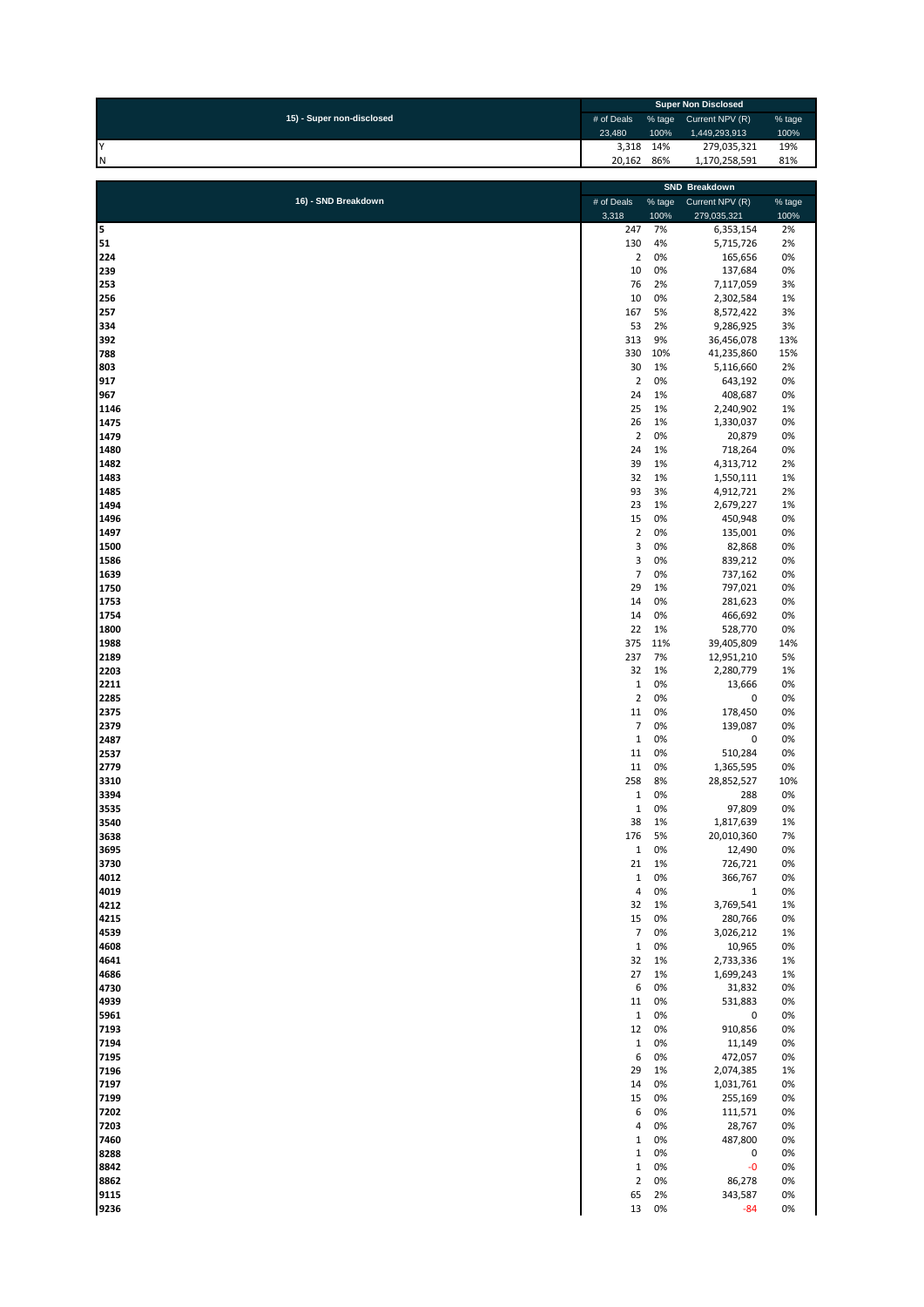| 17031  | 1              | 0% | 0         | 0% |
|--------|----------------|----|-----------|----|
| 17621  | 2              | 0% | 0         | 0% |
| 17755  |                | 0% | $-1$      | 0% |
| 18053  | 11             | 0% | 218,506   | 0% |
| 31080  | $\overline{2}$ | 0% | 13,386    | 0% |
| 32285  | 11             | 0% | 0         | 0% |
| 86778  | $\overline{2}$ | 0% | 961,289   | 0% |
| 106055 | 19             | 1% | 3,057,644 | 1% |
| 113694 | 4              | 0% | 1,208,729 | 0% |
| 122369 | 5.             | 0% | 769,645   | 0% |
| 156931 | $\overline{2}$ | 0% | 582,732   | 0% |

|                 |            |        | Seasoning       |        |  |
|-----------------|------------|--------|-----------------|--------|--|
| 17) - Seasoning | # of Deals | % tage | Current NPV (R) | % tage |  |
|                 | 23,480     | 100%   | 1,449,293,913   | 100%   |  |
| $12$            | 2,936      | 13%    | 455,954,557     | 31.5%  |  |
| $12 - 24$       | 4,480      | 19%    | 406,204,673     | 28.0%  |  |
| 24-36           | 6,892      | 29%    | 334,867,798     | 23.1%  |  |
| 36-48           | 3,173      | 14%    | 167,774,284     | 11.6%  |  |
| 48-60           | 5,989      | 26%    | 84,492,026      | 5.8%   |  |
| >60             | 10         | 0%     | 575             | 0.0%   |  |

|                                         | Legal          |        |                 |        |  |  |
|-----------------------------------------|----------------|--------|-----------------|--------|--|--|
| 18) - LegalFormationType                | # of Deals     | % tage | Current NPV (R) | % tage |  |  |
|                                         | 23,480         | 100%   | 1,449,293,913   | 100%   |  |  |
| Association                             | 109            | 0%     | 13,958,622      | 1.0%   |  |  |
| Association - Section 21 - Not for Gain | 538            | 2%     | 35,991,615      | 2.5%   |  |  |
| <b>Body Corporate</b>                   | 26             | 0%     | 3,686,447       | 0.3%   |  |  |
| Church                                  | 434            | 2%     | 13,025,564      | 0.9%   |  |  |
| <b>Close Corporation</b>                | 5,262          | 22%    | 252,846,835     | 17.4%  |  |  |
| Club                                    | 37             | 0%     | 852,804         | 0.1%   |  |  |
| Co-Op Ltd - Primary                     | 13             | 0%     | 434,867         | 0.0%   |  |  |
| External Company Registered in SA       | 69             | 0%     | 2,983,159       | 0.2%   |  |  |
| <b>Foreign Company</b>                  | 17             | 0%     | 4,917,738       | 0.3%   |  |  |
| Foreign Embassy/Consulate               | 20             | 0%     | 500,886         | 0.0%   |  |  |
| Government                              | 187            | 1%     | 8,681,910       | 0.6%   |  |  |
| Incorporated                            | 1,315          | 6%     | 87,399,776      | 6.0%   |  |  |
| Non-Government Organization             | 151            | 1%     | 5,568,879       | 0.4%   |  |  |
| Non-Profit Organization                 | 497            | 2%     | 25,495,345      | 1.8%   |  |  |
| Partnership                             | 234            | 1%     | 15,211,460      | 1.0%   |  |  |
| <b>Private Company</b>                  | 10,783         | 46%    | 707,383,926     | 48.8%  |  |  |
| <b>Public Company</b>                   | 219            | 1%     | 14,013,619      | 1.0%   |  |  |
| Schools (Government)                    | 2,200          | 9%     | 197,597,124     | 13.6%  |  |  |
| Sole Proprietor                         | 1,050          | 4%     | 37,585,431      | 2.6%   |  |  |
| <b>State Owned Company</b>              | $\overline{2}$ | 0%     | 575             | 0.0%   |  |  |
| Trust                                   | 211            | 1%     | 10,497,626      | 0.7%   |  |  |
| Union / Bargaining Council              | 106            | 0%     | 10,659,705      | 0.7%   |  |  |

|                   |                                                                      |            |        | Seasoning       |        |
|-------------------|----------------------------------------------------------------------|------------|--------|-----------------|--------|
|                   | 19) - Distribution by Outstanding Discounted Principal Balance (ZAR) | # of Deals | % tage | Current NPV (R) | % tage |
|                   |                                                                      | 23.480     | 100%   | 1,449,293,913   | 100%   |
| $0 - 20,000$      |                                                                      | 10,791     | 46%    | 52,309,842      | 3.6%   |
| 20,001 - 40,000   |                                                                      | 4.004      | 17%    | 117,451,066     | 8.1%   |
| 40,001 - 60,000   |                                                                      | 2.386      | 10%    | 116,298,273     | 8.0%   |
| 60,001 - 80,000   |                                                                      | 1.429      | 6%     | 99,493,297      | 6.9%   |
| 80,001 - 120,000  |                                                                      | 1,648      | 7%     | 163,751,998     | 11.3%  |
| 120.001 - 200.000 |                                                                      | 1.715      | 7%     | 263,091,027     | 18.2%  |
| > 200,000         |                                                                      | 1,507      | 6%     | 636,898,409     | 43.9%  |

|                                                        | Seasoning  |           |                 |        |  |  |
|--------------------------------------------------------|------------|-----------|-----------------|--------|--|--|
| 20) - Distribution by Original Principal Balance (ZAR) | # of Deals | % tage    | Current NPV (R) | % tage |  |  |
|                                                        | 23,480     | 100%      | 3,029,531,623   | 100%   |  |  |
| $0 - 20,000$                                           | 1,605      | 7%        | 23,075,390      | 0.8%   |  |  |
| 20,001 - 40,000                                        | 4.624      | 20%       | 138,804,630     | 4.6%   |  |  |
| 40,001 - 60,000                                        |            | 3,594 15% | 178,277,394     | 5.9%   |  |  |
| 60,001 - 80,000                                        | 3,321      | 14%       | 232,049,810     | 7.7%   |  |  |
| 80,001 - 120,000                                       |            | 3,618 15% | 351,874,078     | 11.6%  |  |  |
| 120,001 - 200,000                                      | 3.240      | 14%       | 494,059,081     | 16.3%  |  |  |
| > 200,000                                              | 3,478      | 15%       | 1,611,391,240   | 53.2%  |  |  |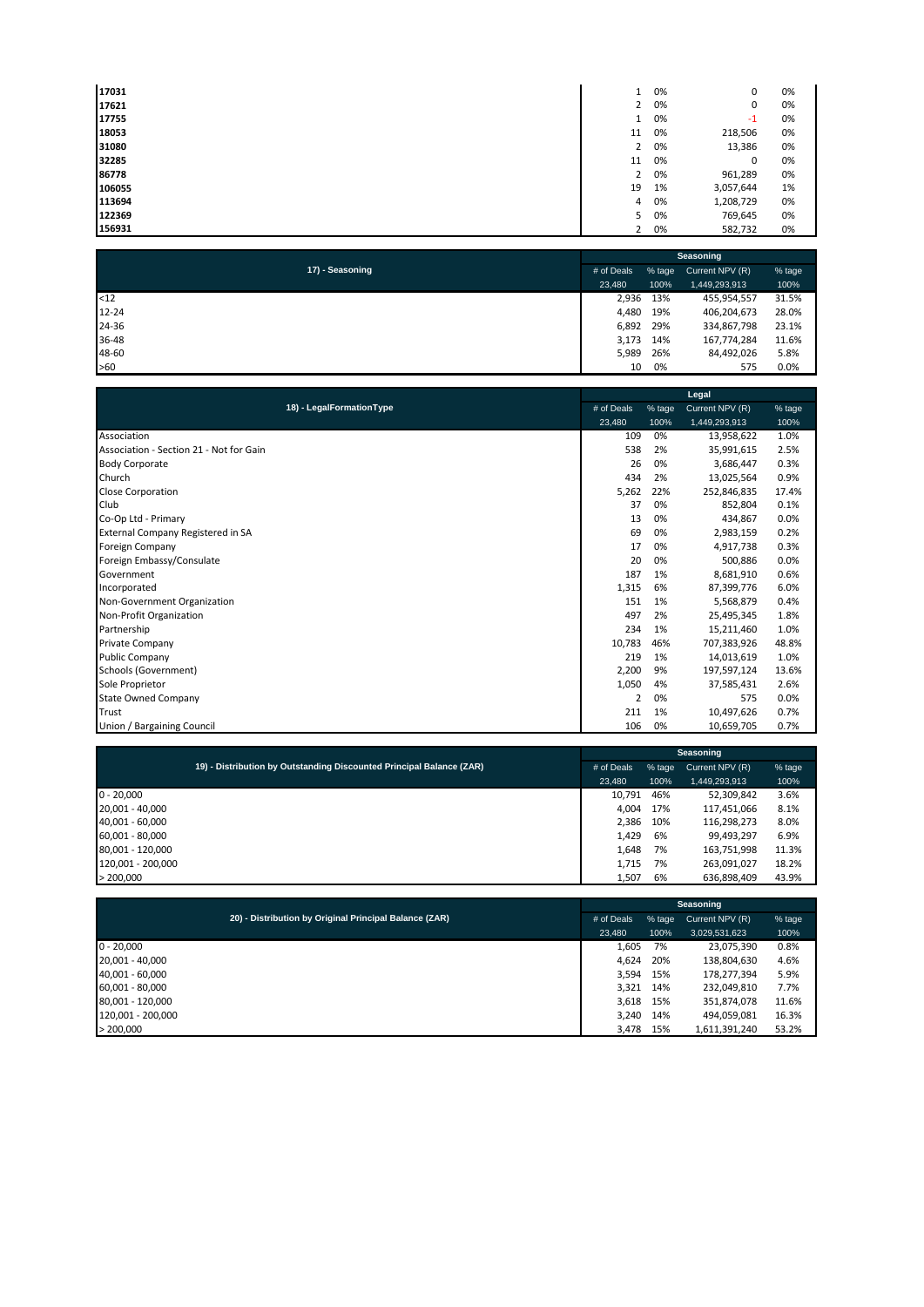| sasfin |               | <b>Information Date:</b> | 2022/01/31 |
|--------|---------------|--------------------------|------------|
|        | beyond a bank | Period:                  | Jan-22     |
|        |               | <b>Period Number:</b>    |            |

|                    | <b>Collateral Pool Ageing</b> |                |            |                                       |            |              |             |              |  |  |  |  |  |  |
|--------------------|-------------------------------|----------------|------------|---------------------------------------|------------|--------------|-------------|--------------|--|--|--|--|--|--|
| <b>Month Ended</b> | <b>Performing Loans</b>       | $>30$ Davs     |            | $>60$ Davs<br>>90 Days<br>$>120$ Davs |            | $> 150$ Davs | > 180 Days  | <b>Total</b> |  |  |  |  |  |  |
| 31-Jan-22          | 89.54%                        | 0.24%<br>0.58% |            | 0.30%                                 | 0.32%      | 0.38%        | 8.64%       | 100.00%      |  |  |  |  |  |  |
|                    |                               |                |            |                                       |            |              |             |              |  |  |  |  |  |  |
| <b>Month Ended</b> | <b>Performing Loans</b>       | $>30$ Davs     | $>60$ Davs | >90 Days                              | > 120 Days | $>150$ Davs  | > 180 Days  | <b>Total</b> |  |  |  |  |  |  |
| 31-Jan-22          | .297.713.048                  | 8.354.574      | 3.545.908  | 4.293.345                             | 4.678.204  | 5.503.747    | 125.205.086 | 449.293.913  |  |  |  |  |  |  |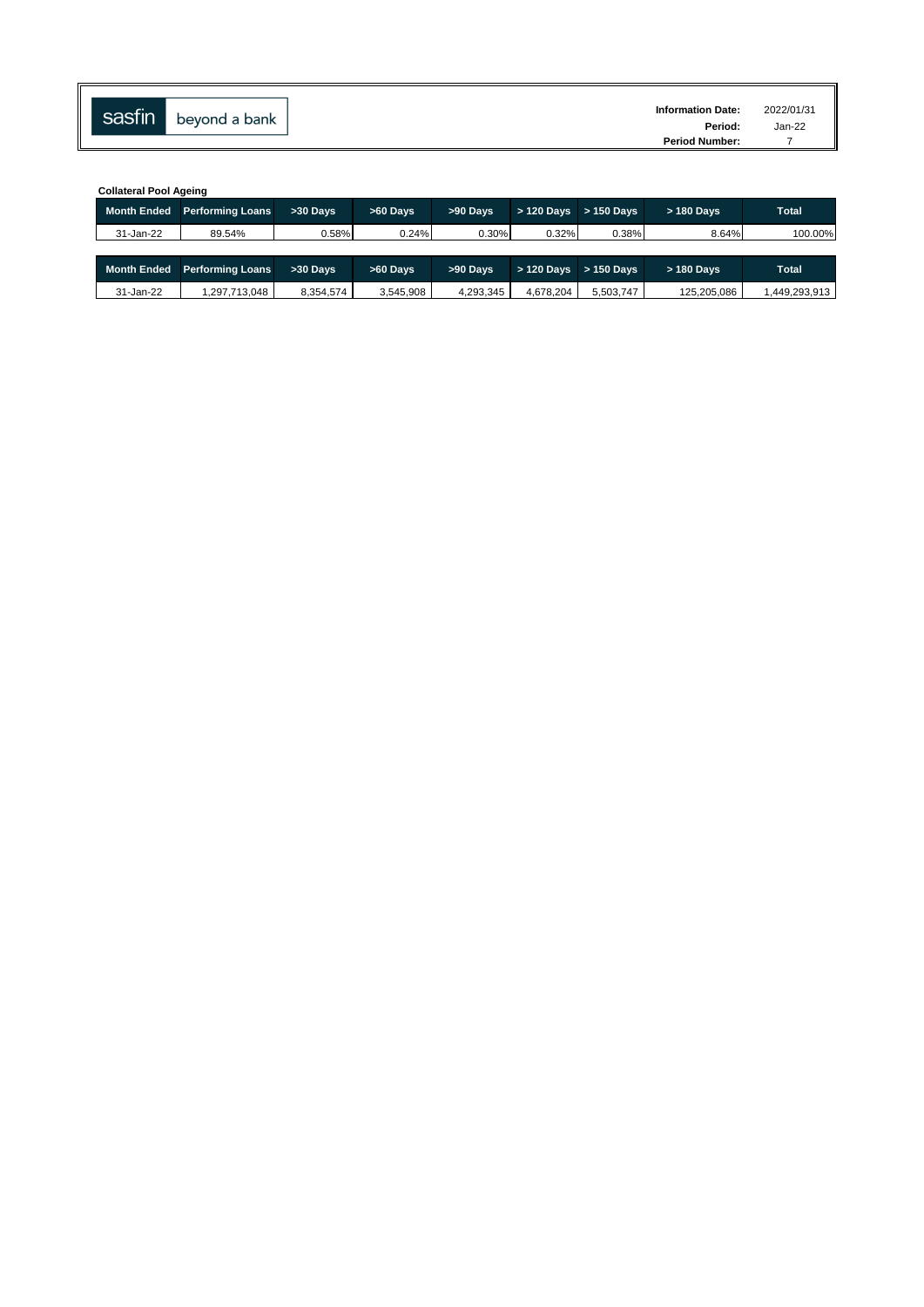**Delinquency Contracts**

| Total Portfolio (excluding evergreen) |                                      |                                                 |                                                                            |                                         |  |  |  |  |  |  |  |  |
|---------------------------------------|--------------------------------------|-------------------------------------------------|----------------------------------------------------------------------------|-----------------------------------------|--|--|--|--|--|--|--|--|
| <b>Days in Arrears</b>                | Number of<br><b>Operating Leases</b> | Percentage of<br><b>Opertaing Leases</b><br>(%) | <b>Outstanding</b><br><b>Discounted</b><br><b>Principal Balance</b><br>(R) | Percentage of<br><b>Balance</b><br>(% ) |  |  |  |  |  |  |  |  |
| $> 30 \le 60$                         | 295                                  | 31.15%                                          | 8,354,574                                                                  | 40.03%                                  |  |  |  |  |  |  |  |  |
| $> 60 \le 90$                         | 281                                  | 29.67%                                          | 3,545,908                                                                  | 16.99%                                  |  |  |  |  |  |  |  |  |
| $> 90 \le 120$                        | 166                                  | 17.53%                                          | 4,293,345                                                                  | 20.57%                                  |  |  |  |  |  |  |  |  |
| $> 120 \le 150$                       | 205                                  | 21.65%                                          | 4,678,204                                                                  | 22.41%                                  |  |  |  |  |  |  |  |  |
| <b>Total</b>                          | 947                                  | 100.00%                                         | 20,872,031                                                                 | 100.00%                                 |  |  |  |  |  |  |  |  |

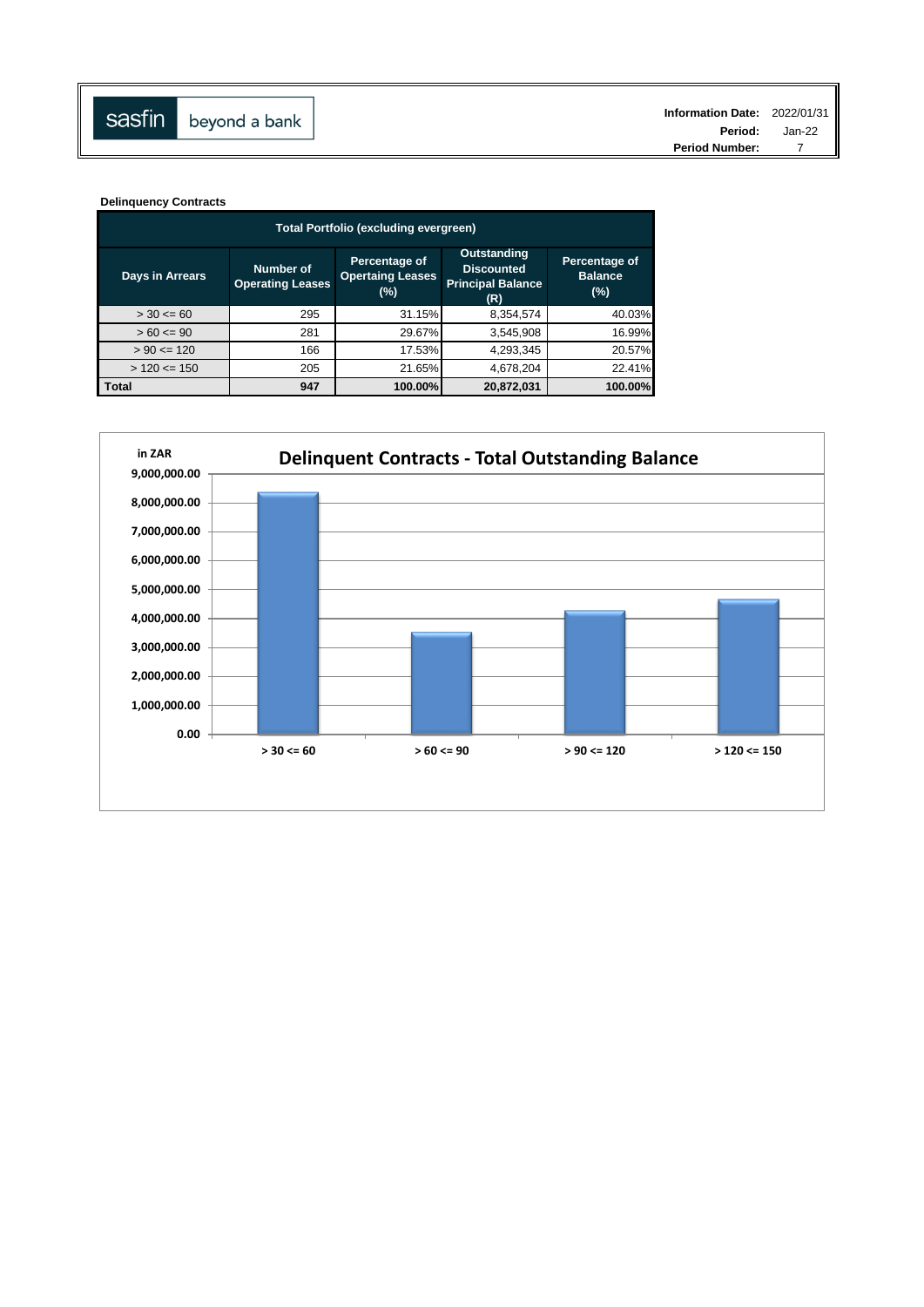| sasfin | beyond a bank | <b>Information Date:</b><br>Period: | 2022/01/31<br>Jan-22 |
|--------|---------------|-------------------------------------|----------------------|
|        |               | <b>Period Number:</b>               |                      |

**Defaulted Contracts**

| <b>Total Portfolio (excluding evergreen)</b> |                                      |                                                 |                                                                            |                                        |  |  |  |  |  |  |  |  |
|----------------------------------------------|--------------------------------------|-------------------------------------------------|----------------------------------------------------------------------------|----------------------------------------|--|--|--|--|--|--|--|--|
| Days in Arears                               | Number of<br><b>Operating Leases</b> | Percentage of<br><b>Opertaing Leases</b><br>(%) | <b>Outstanding</b><br><b>Discounted Principal</b><br><b>Balance</b><br>(R) | Percentage of<br><b>Balance</b><br>(%) |  |  |  |  |  |  |  |  |
| $> 150 \le 180$                              | 200                                  | 5.7% R                                          | 5,503,747                                                                  | 4.2%                                   |  |  |  |  |  |  |  |  |
| >180                                         | 3.286                                | 94.3% R                                         | 125,205,086                                                                | 95.8%                                  |  |  |  |  |  |  |  |  |
| 100% impairment                              | 15                                   | $0.4\%$ R                                       | 828,209                                                                    | 0.6%                                   |  |  |  |  |  |  |  |  |
| Total                                        | 3.486                                | 100.00%                                         | 130,708,834                                                                | 100.00%                                |  |  |  |  |  |  |  |  |

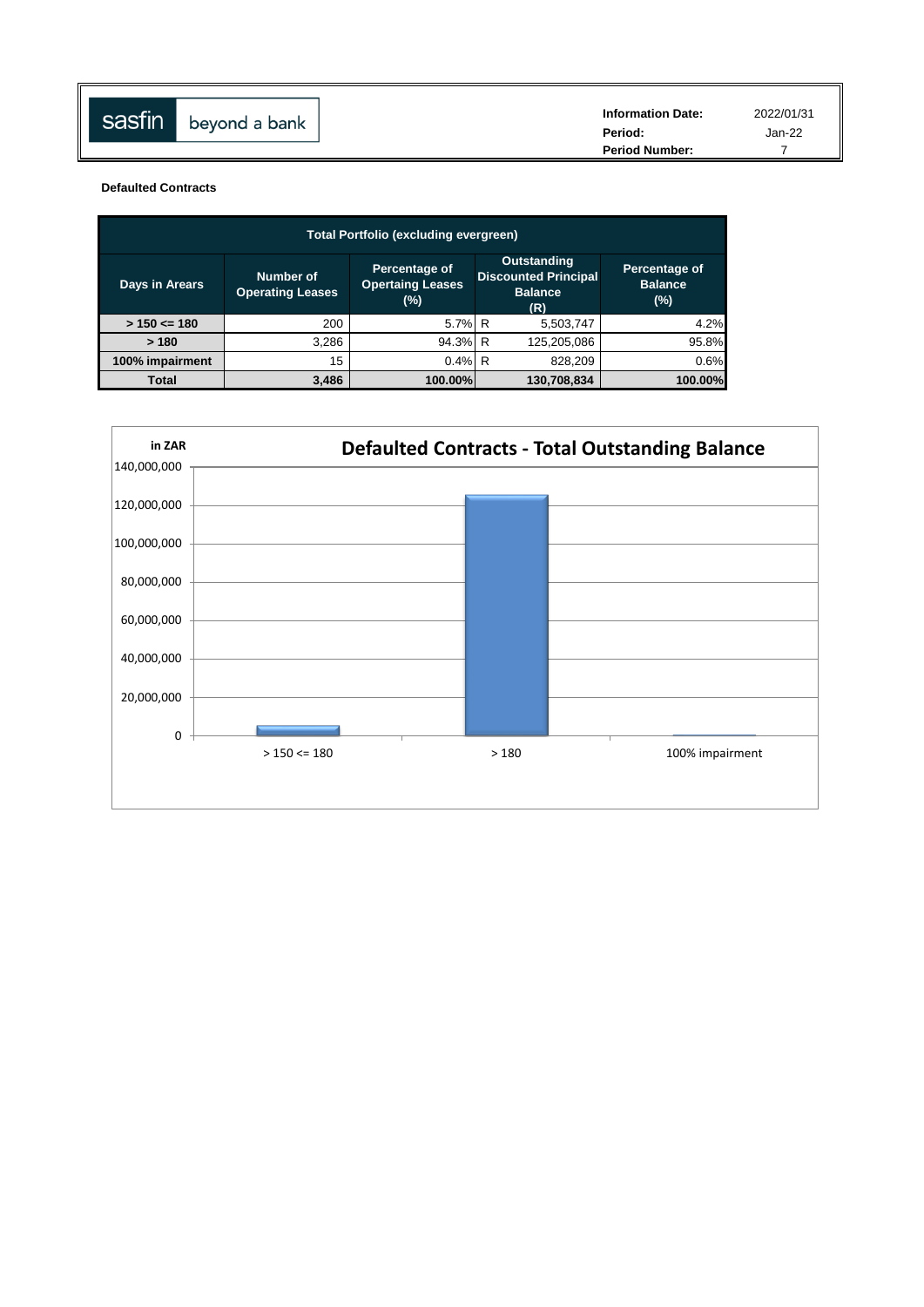|          |               | <b>Information Date:</b>         | 2022/01/31                          |
|----------|---------------|----------------------------------|-------------------------------------|
| sasfin l |               |                                  | the contract of the contract of the |
|          | beyond a bank | Period:<br><b>Period Number:</b> | Jan-22                              |

| <b>Excess Spread</b> |                                                                        |                                        |         |  |                                                                      |                                                                                                                  |               |                            |                   |                         |                                                                                                |            |                            |
|----------------------|------------------------------------------------------------------------|----------------------------------------|---------|--|----------------------------------------------------------------------|------------------------------------------------------------------------------------------------------------------|---------------|----------------------------|-------------------|-------------------------|------------------------------------------------------------------------------------------------|------------|----------------------------|
| <b>Month-end</b>     | Interest -<br>equipment leases                                         | Interest -<br>permitted<br>investments | profits |  | Evergreens Other Income Revenue (a) hedge agreements (excl tax, incl | Receipts under Senior expenses<br>hedge agreements (excl tax, incl<br>(b) (b) (b) all promotional directions (b) | swap payment) | All senior<br>expenses (c) | Note interest (d) | $(a) + (b) - (c) - (d)$ | Excess Spread Notes issued (average Excess spread as Excess spread as<br>for the month)        | % of notes | % of notes<br>(annualised) |
| $Jan-22$             | 17-Feb-22 R 15,163,397.25 R 403,499.47 R 248,500.18 R 5,193,839.90 R - |                                        |         |  | R 21,009,236.80 R                                                    |                                                                                                                  |               |                            |                   |                         | R 1,999,866.99 R 3,529,313.21 R 5,529,180.20 R 5,028,899.00 R 10,451,157.60 R 1,108,000,000.00 | 0.94%      | 11.32%                     |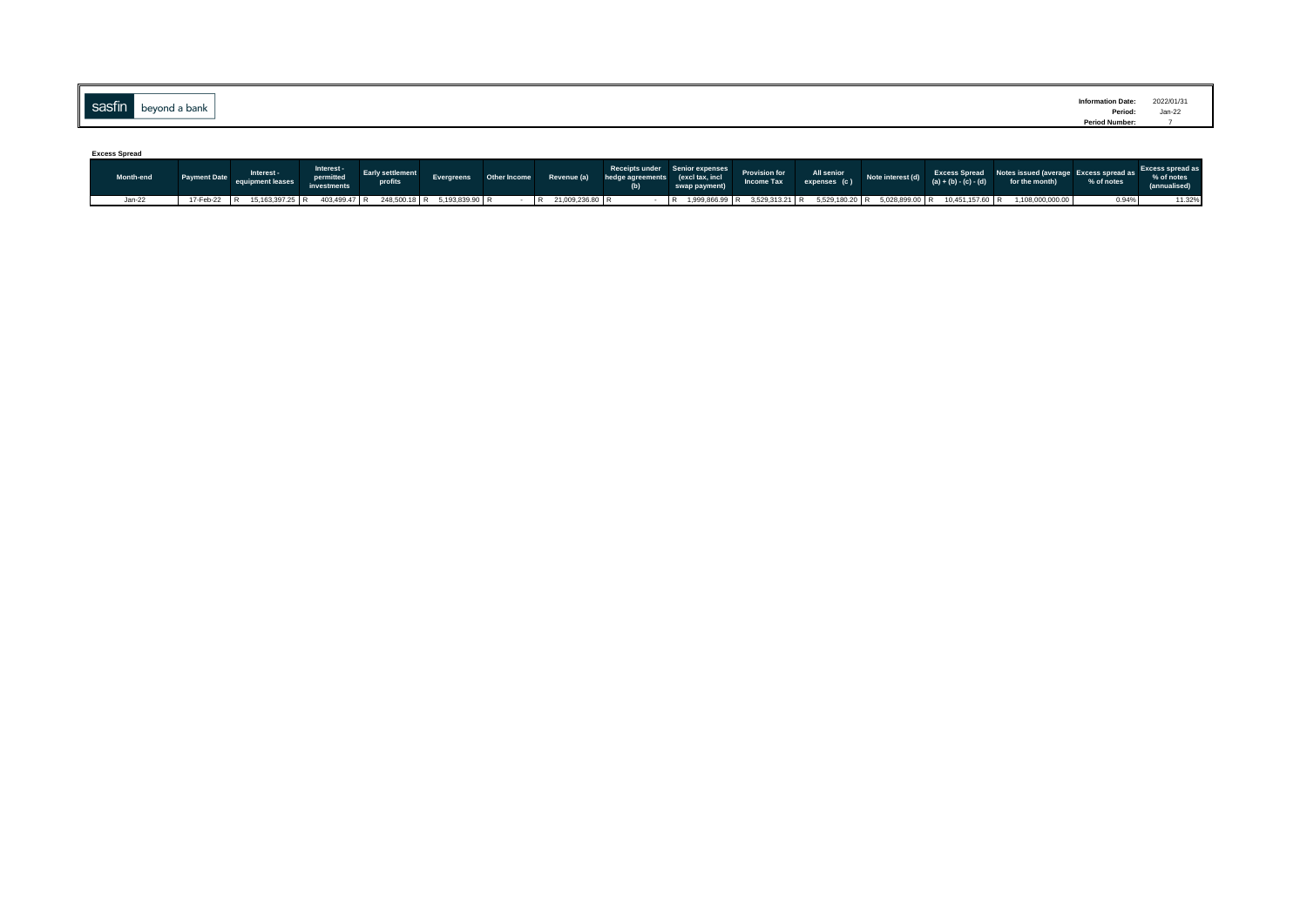|                      | Information Date: 2022/01/31 |          |
|----------------------|------------------------------|----------|
| Sasfin beyond a bank | Period:                      | $Jan-22$ |
|                      | <b>Period Number:</b>        |          |

### **Information on the retention of net economic interest**

**Retention Amount at Poolcut**

| <b>Information Date:</b>        | <b>Number of</b><br><b>Operating</b><br><b>Leases</b> | Percentage of<br><b>Operating</b><br><b>Leases</b><br>(%) | <b>Outstanding</b><br><b>Nominal Balance</b> | <b>Percentage</b><br>of Balance<br>(%) |
|---------------------------------|-------------------------------------------------------|-----------------------------------------------------------|----------------------------------------------|----------------------------------------|
| Portfolio sold to (by) SPV      | 261                                                   | 7%                                                        | 57,018,939                                   | 13%                                    |
| <b>Retention of Sasfin Bank</b> | 3.752                                                 | 93%                                                       | 386,144,259                                  | 87%                                    |
| <b>Total</b>                    | 4,013                                                 | 100%                                                      | 443,163,198                                  | 100%                                   |

### **Retention Amounts**

| Minimum Retention       | 171.056.818 | 31% |
|-------------------------|-------------|-----|
| <b>Actual Retention</b> | 386,144,259 | 69% |
|                         | 557,201,077 |     |

### **Retention Amount End of Period**

| <b>Type of Asset</b>            | <b>Number of</b><br><b>Operating</b><br><b>Leases</b> | Percentage of<br><b>Operating</b><br><b>Leases</b><br>(%) | Outstanding<br><b>Nominal Balance</b> | <b>Percentage</b><br>of Balance<br>$(\%)$ |
|---------------------------------|-------------------------------------------------------|-----------------------------------------------------------|---------------------------------------|-------------------------------------------|
| <b>Portfolio sold to SPV</b>    | 23.480                                                | 86%                                                       | 1,449,293,913                         | 79%                                       |
| <b>Retention of Sasfin Bank</b> | 3.752                                                 | 14%                                                       | 386,144,259                           | 21%                                       |
| Total                           | 27.232                                                | 100%                                                      | 1,835,438,171                         | 100%                                      |

## **Retention Amounts**

| <b>Minimum Retention</b> | 171.056.818        | 31% |
|--------------------------|--------------------|-----|
| <b>Actual Retention</b>  | 386.144.259        | 69% |
|                          | <b>EEZ 204 077</b> |     |

557,201,077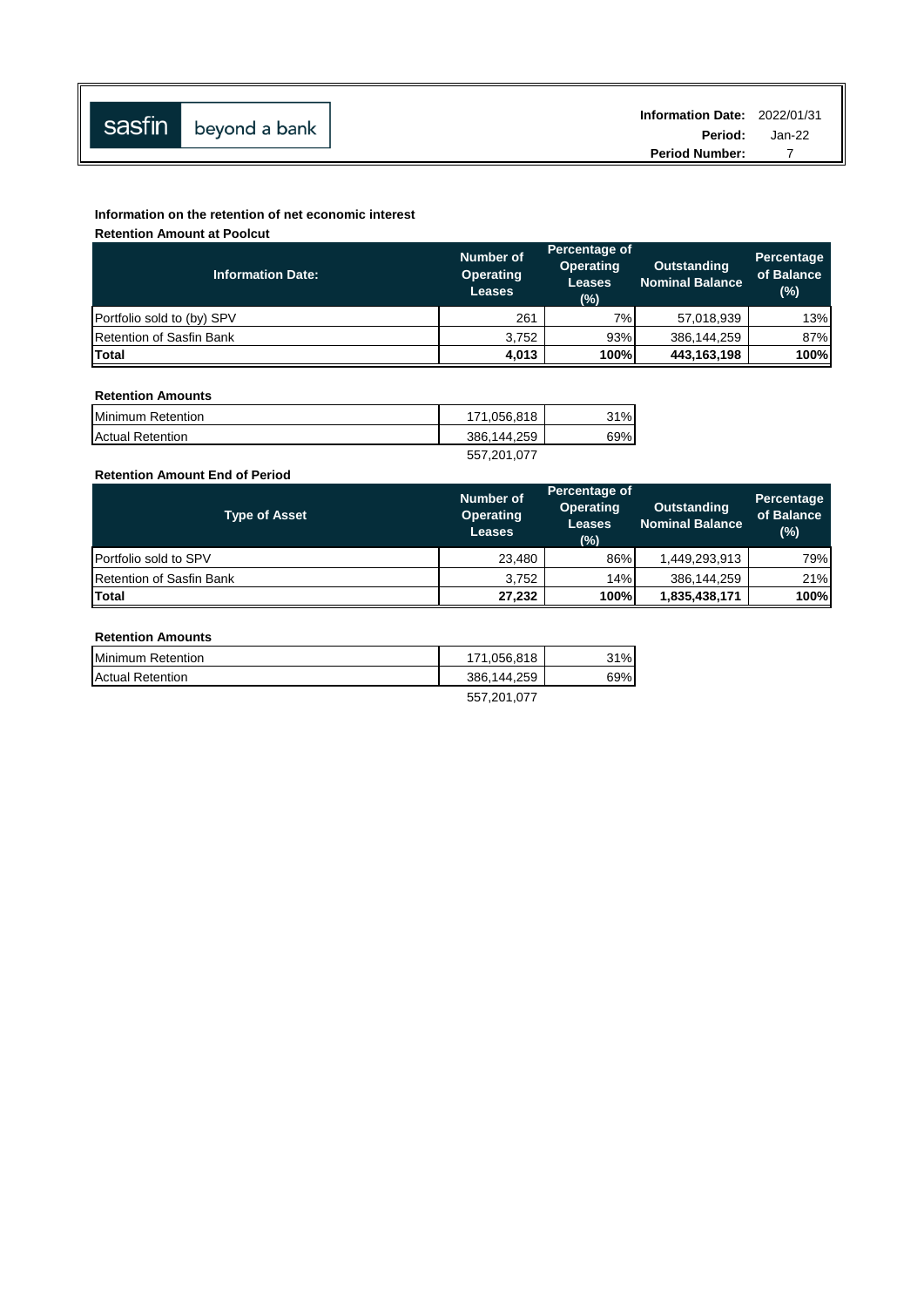**Details on Notes**

| Information regarding the Notes: |          |                         |        |                |                               |                           |                         |
|----------------------------------|----------|-------------------------|--------|----------------|-------------------------------|---------------------------|-------------------------|
| <b>Bond Code</b>                 | Rating   | <b>Principal amount</b> | Margin | Step-up Margin | <b>Expected maturity date</b> | Legal final maturity date | Interest payment dates  |
| ERSA25                           | AAA(zaf) | 281.000.000             | 1.80%  | 100 bps        | 17-Aug-22                     | 17-Nov-25                 | 17th Feb, May, Aug, Nov |
| ERSA26                           | AAA(zaf) | 178,000,000             | 1.42%  | 100 bps        | 17-May-22                     | 17-Nov-25                 | 17th Feb, May, Aug, Nov |
| ERSA27                           | AAA(zaf) | 230,000,000             | 1.30%  | $100$ bps      | 17-Aug-22                     | 17-Nov-25                 | 17th Feb, May, Aug, Nov |
| ERSA28                           | AAA(zaf) | 263,000,000             | 2.05%  | $100$ bps      | 17-Aug-23                     | 17-Nov-25                 | 17th Feb, May, Aug, Nov |
| ERS3B6                           | AAA(zaf) | 16,000,000              | 1.75%  | $100$ bps      | 17-May-22                     | 17-Nov-25                 | 17th Feb, May, Aug, Nov |
| ERS3B7                           | AAA(zaf) | 99,000,000              | 1.50%  | $100$ bps      | 17-Aug-22                     | 17-Nov-25                 | 17th Feb, May, Aug, Nov |
| ERS3C6                           | AAA(zaf) | 6,000,000               | 2.15%  | 100 bps        | 17-May-22                     | 17-Nov-25                 | 17th Feb, May, Aug, Nov |
| ERS3C7                           | AAA(zaf) | 35,000,000              | 1.55%  | 100 bps        | 17-Aug-22                     | 17-Nov-25                 | 17th Feb, May, Aug, Nov |
|                                  |          | 1.108.000.000           |        |                |                               |                           |                         |

| Interest on Notes |                  |                  |                                    |                                         |                                      |                                     |                   |
|-------------------|------------------|------------------|------------------------------------|-----------------------------------------|--------------------------------------|-------------------------------------|-------------------|
| <b>Name</b>       | <b>BESA Code</b> | Redeemed to date | <b>Total interest</b><br>31-Jan-22 | <b>Total interest paid</b><br>31-Jan-22 | Interest outstanding at<br>31-Jan-22 | Amount owing next<br>payment period | Next payment date |
| Class A           | ERSA25           | Nil              | 9.066.930.77                       | 5.858.850.00                            | 1,308,559.26                         | 3.208.080.77                        | 17-Feb-22         |
| Class A           | ERSA26           | Nil              | 5,345,037.66                       | 3.453.712.06                            | 771.461.76                           | 1.891.325.60                        | 17-Feb-22         |
| Class A           | ERSA27           | Nil              | 6.743.933.98                       | 4.357.554.80                            | 973.391.51                           | 2.386.379.18                        | 17-Feb-22         |
| Class A           | ERSA28           | Nil              | 8.873.425.48                       | 5.733.940.43                            | 1.280.579.43                         | 3.139.485.05                        | 17-Feb-22         |
| Class B           | ERS3B6           | Nil              | 511.554.21                         | 330.553.44                              | 73.829.26                            | 181.000.77                          | 17-Feb-22         |
| Class B           | ERS3B7           | Nil              | 3.019.453.88                       | 1.951.045.88                            | 435.798.00                           | 1.068.408.00                        | 17-Feb-22         |
| Class C           | ERS3C6           | Nil              | 205,969.81                         | 133,097.26                              | 29.724.33                            | 72.872.55                           | 17-Feb-22         |
| Class C           | ERS3C7           | Nil              | 1,077,791.90                       | 696.428.07                              | 155,556.30                           | 381,363.83                          | 17-Feb-22         |
|                   |                  |                  | 34.844.097.69                      | 22.515.181.94                           | 5.028.899.85                         | 12,328,915.75                       |                   |